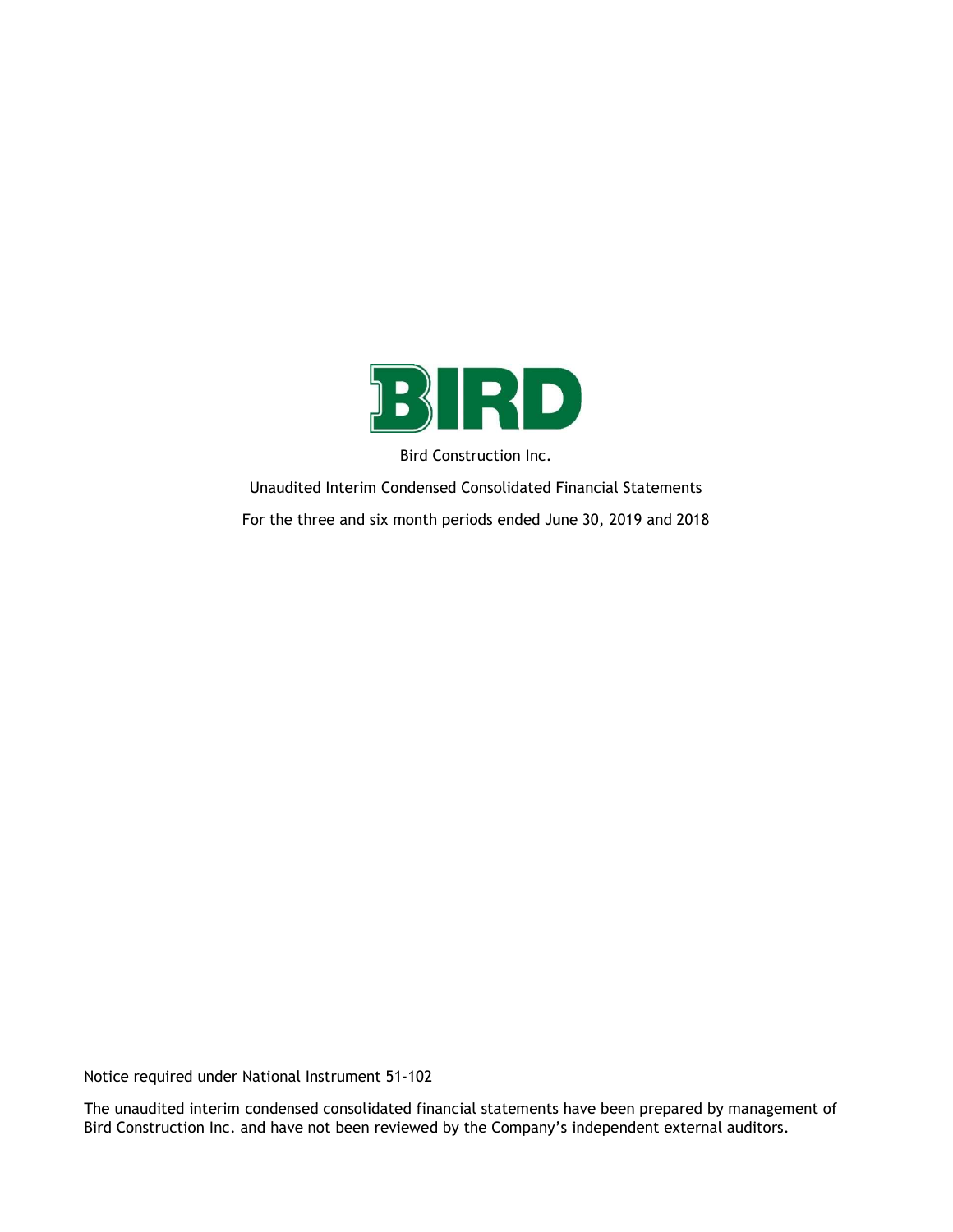### BIRD CONSTRUCTION INC. CONSOLIDATED STATEMENTS OF FINANCIAL POSITION As at June 30, 2019 and December 31, 2018 (in thousands of Canadian dollars)

| <b>BIRD CONSTRUCTION INC.</b><br>CONSOLIDATED STATEMENTS OF FINANCIAL POSITION |                |                          |                   |
|--------------------------------------------------------------------------------|----------------|--------------------------|-------------------|
| As at June 30, 2019 and December 31, 2018                                      |                |                          |                   |
| (in thousands of Canadian dollars)                                             |                |                          | December 31,      |
| (unaudited)                                                                    | <b>Note</b>    | June 30,<br>2019         | 2018              |
|                                                                                |                |                          |                   |
| <b>ASSETS</b>                                                                  |                |                          |                   |
| Current assets:<br>Cash                                                        | S.<br>23       | 95,285                   | - \$<br>157,151   |
| Bankers' acceptances and short-term deposits                                   | 23             | 6,725                    | 1,769             |
| Short-term investments                                                         |                | $\overline{\phantom{0}}$ | 1,705             |
| Accounts receivable<br>Contract assets                                         | 8              | 339,366<br>31,723        | 337,663<br>28,412 |
| Contract assets - alternative finance projects                                 | 7              | 26,854                   | 7,126             |
| Inventory                                                                      |                | 650                      | 840               |
| Prepaid expenses<br>Income taxes recoverable                                   |                | 1,371<br>12,794          | 2,566<br>5,559    |
| Investments held for sale                                                      | 10             | 3,544                    | 3,762             |
| Total current assets                                                           |                | 518,312                  | 546,553           |
| Non-current assets:                                                            |                |                          |                   |
| Other assets<br>Property and equipment                                         | 9<br>11        | 5,063<br>45,614          | 6,852<br>43,153   |
| Right-of-use assets                                                            | 11             | 30,376                   | 13,073            |
| Investments in equity accounted entities                                       | $10$           | 14,199                   | 12,517            |
| Deferred income tax asset<br>Intangible assets                                 | $12$           | 10,727<br>2,299          | 10,909<br>2,575   |
| Goodwill                                                                       | 12             | 16,389                   | 16,389            |
| Total non-current assets                                                       |                | 124,667                  | 105,468           |
| <b>TOTAL ASSETS</b>                                                            | S              | 642,979                  | 652,021<br>S.     |
| <b>LIABILITIES</b>                                                             |                |                          |                   |
|                                                                                |                |                          |                   |
| Current liabilities:<br>Accounts payable                                       | \$             | 309,600                  | -\$<br>383,608    |
| Contract liabilities                                                           |                | 90,011                   | 60,003            |
| Dividends payable to shareholders                                              |                | 1,382                    | 1,382             |
| Income taxes payable                                                           | $\overline{7}$ | 6,188<br>28,192          | 3,444<br>11,824   |
| Non-recourse project financing<br>Current portion of loans and borrowings      | 13             | 5,986                    | 2,151             |
| Current portion of right-of-use liabilities                                    | 13             | 7,058                    | 3,053             |
| Provisions                                                                     | 19             | 7,939                    | 8,593             |
| Other liabilities<br>Total current liabilities                                 | 15             | 4,293<br>460,649         | 2,280<br>476,338  |
|                                                                                |                |                          |                   |
| Non-current liabilities:<br>Loans and borrowings                               | 13             | 27,688                   | 19,047            |
| Right-of-use liabilities                                                       | 13             | 20,309                   | 5,706             |
| Deferred income tax liability                                                  |                | 6,296                    | 7,355             |
| Other liabilities<br>Total non-current liabilities                             | 15             | 6,981<br>61,274          | 7,346<br>39,454   |
|                                                                                |                |                          |                   |
| SHAREHOLDERS' EQUITY                                                           |                |                          |                   |
| Shareholders' capital<br>Contributed surplus                                   | 17             | 42,527<br>1,956          | 42,527<br>1,956   |
| Retained earnings                                                              |                | 76,539                   | 91,743            |
| Accumulated other comprehensive income                                         |                | 34                       | 3                 |
| Total shareholders' equity                                                     |                | 121,056                  | 136,229           |
| TOTAL LIABILITIES AND SHAREHOLDERS' EQUITY                                     |                | 642,979<br>S             | 652,021           |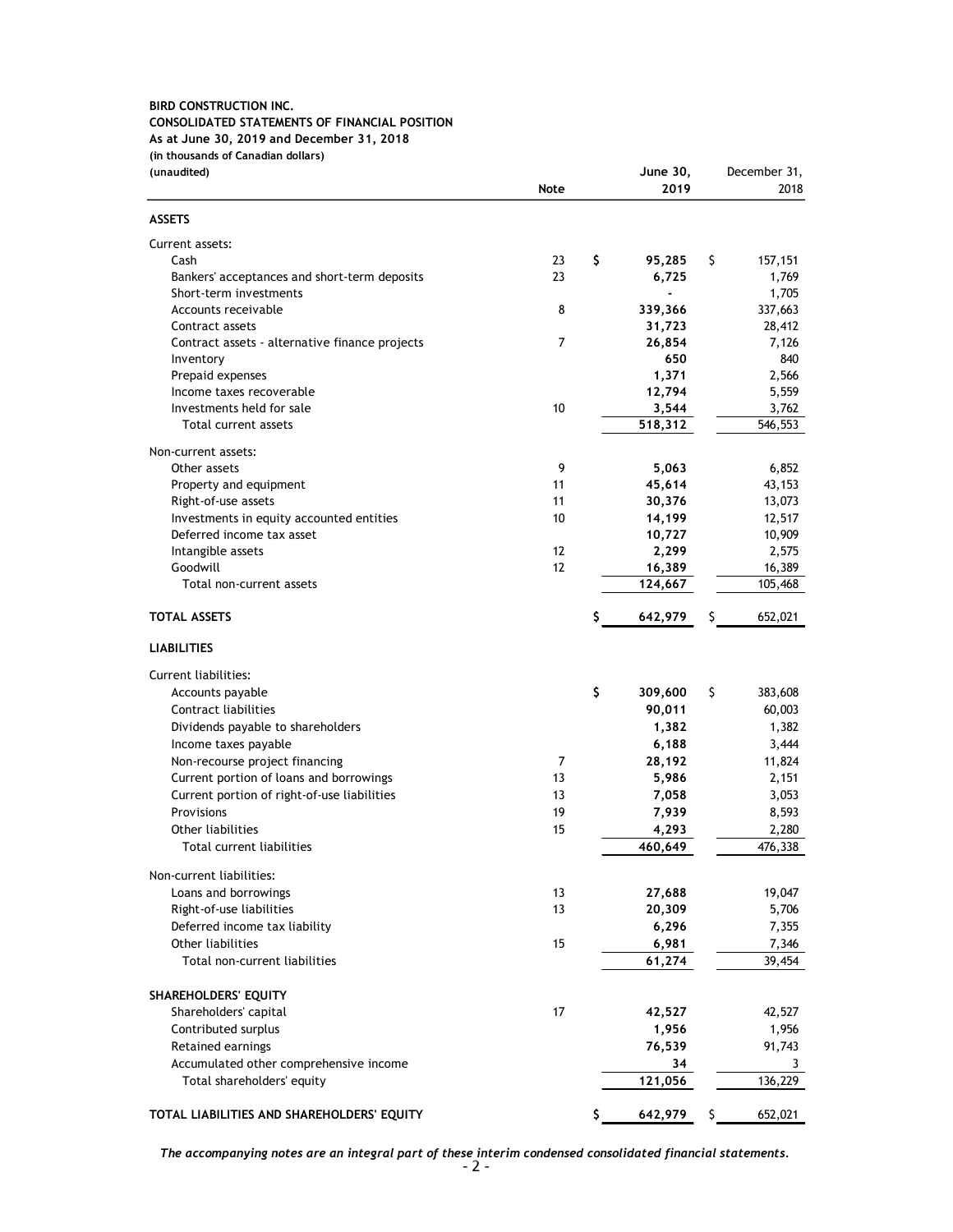#### CONSOLIDATED STATEMENTS OF INCOME (LOSS) (in thousands of Canadian dollars, except per share amounts) (unaudited) For the three and six month periods ended June 30, 2019 and 2018

| <b>BIRD CONSTRUCTION INC.</b>                                                                                                    |      |   |                                             |                  |                                           |                   |
|----------------------------------------------------------------------------------------------------------------------------------|------|---|---------------------------------------------|------------------|-------------------------------------------|-------------------|
| <b>CONSOLIDATED STATEMENTS OF INCOME (LOSS)</b>                                                                                  |      |   |                                             |                  |                                           |                   |
| For the three and six month periods ended June 30, 2019 and 2018<br>(in thousands of Canadian dollars, except per share amounts) |      |   |                                             |                  |                                           |                   |
| (unaudited)                                                                                                                      |      |   |                                             |                  |                                           |                   |
|                                                                                                                                  | Note |   | For the three months ended June 30,<br>2019 | 2018             | For the six months ended June 30,<br>2019 | 2018              |
|                                                                                                                                  |      |   |                                             |                  |                                           |                   |
| Construction revenue                                                                                                             |      | S | $315,428$ \$                                | 320,126          | \$<br>577,205 \$                          | 614,548           |
| Costs of construction<br>Gross profit                                                                                            |      |   | 300,977<br>14,451                           | 311,754<br>8,372 | 556,438<br>20,767                         | 599,062<br>15,486 |
|                                                                                                                                  |      |   |                                             |                  |                                           |                   |
| Income from equity accounted investments                                                                                         | 10   |   | 976                                         | 416              | 1,676                                     | 660               |
| General and administrative expenses                                                                                              |      |   | (13, 181)                                   | (15, 506)        | (28, 184)                                 | (31,062)          |
| Income from operations                                                                                                           |      |   | 2,246                                       | (6, 718)         | (5,741)                                   | (14, 916)         |
|                                                                                                                                  |      |   | 551                                         | 281              | 1,129                                     | 607               |
| Finance income                                                                                                                   | 20   |   |                                             |                  | (2,768)                                   | (1,982)           |
| Finance and other costs                                                                                                          | 21   |   | (1, 316)                                    | (1,037)          |                                           |                   |
| Income (loss) before income taxes                                                                                                |      |   | 1,481                                       | (7, 474)         | (7, 380)                                  | (16, 291)         |
| Income tax expense (recovery)                                                                                                    | 14   |   | 480                                         | (2, 130)         | (1, 915)                                  | (4, 539)          |
| Net income (loss) for the period                                                                                                 |      |   | 1,001<br>s                                  | (5, 344)         | (5, 465)<br>s                             | (11, 752)         |
| Basic and diluted earnings (loss) per share                                                                                      | 18   |   | 0.02<br>-\$                                 | (0.13)           | \$<br>(0.13)<br>-Ş                        | (0.28)            |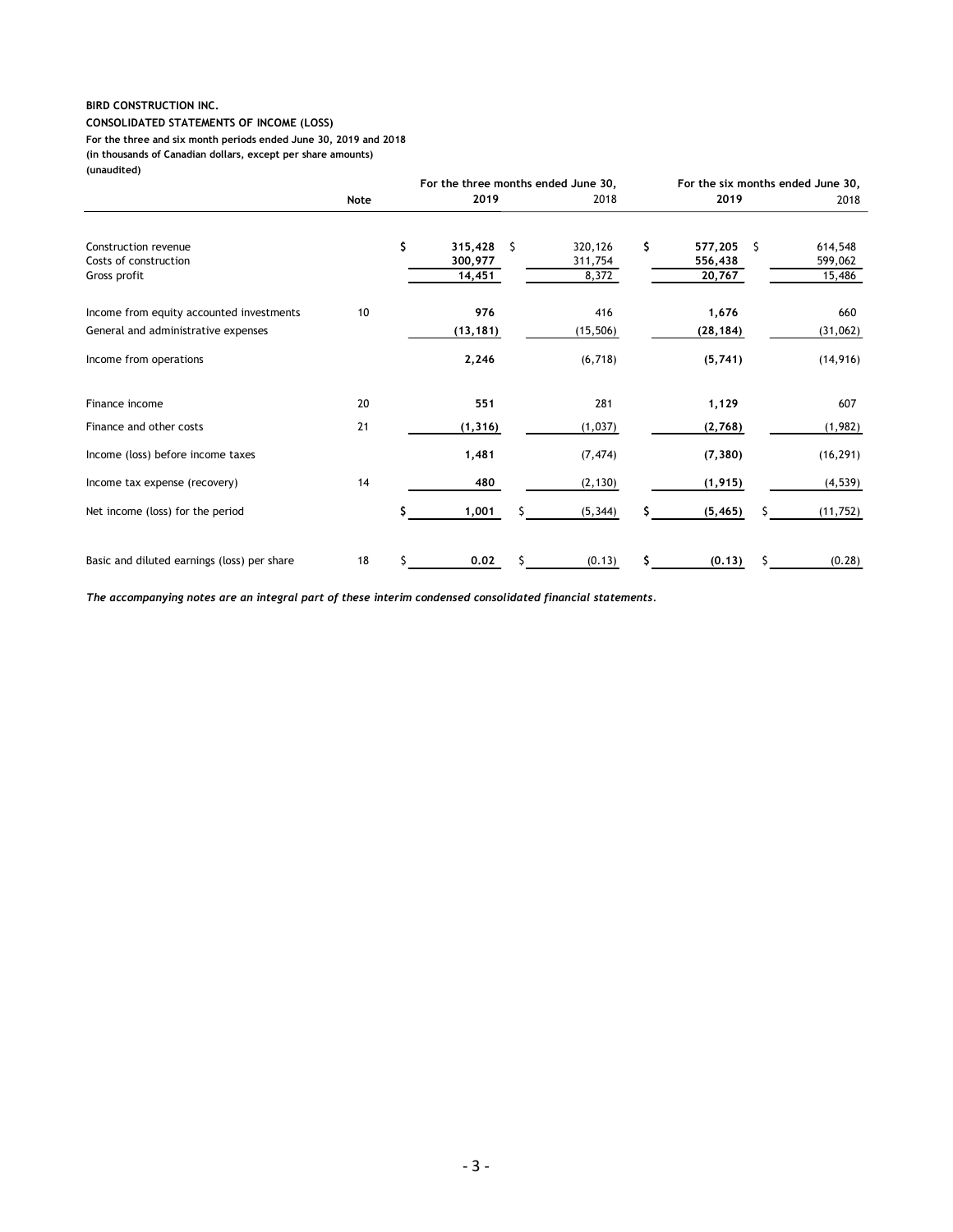### CONSOLIDATED STATEMENTS OF COMPREHENSIVE INCOME (LOSS)

| <b>BIRD CONSTRUCTION INC.</b><br>CONSOLIDATED STATEMENTS OF COMPREHENSIVE INCOME (LOSS)                                          |      |                                     |                 |                                   |                  |
|----------------------------------------------------------------------------------------------------------------------------------|------|-------------------------------------|-----------------|-----------------------------------|------------------|
| For the three and six month periods ended June 30, 2019 and 2018<br>(in thousands of Canadian dollars, except per share amounts) |      |                                     |                 |                                   |                  |
| (unaudited)                                                                                                                      |      |                                     |                 |                                   |                  |
|                                                                                                                                  |      | For the three months ended June 30, |                 | For the six months ended June 30, |                  |
|                                                                                                                                  | Note | 2019                                | 2018            | 2019                              |                  |
|                                                                                                                                  |      |                                     |                 |                                   | 2018             |
| Net income (loss) for the period                                                                                                 | S.   | $1,001$ \$                          | $(5,344)$ \$    | $(5, 465)$ \$                     | (11, 752)        |
| Other comprehensive income (loss) for the period:<br>Exchange differences on translating equity accounted investments            | 10   | (6)                                 | (5)             | 31                                | (6)              |
| Total of items that may be reclassified to net income in subsequent periods                                                      |      | (6)                                 | (5)             | 31                                | (6)              |
|                                                                                                                                  |      |                                     |                 |                                   |                  |
| Total other comprehensive income (loss) for the period<br>Total comprehensive income (loss) for the period                       |      | (6)<br>995<br>-5                    | (5)<br>(5, 349) | 31<br>(5, 434)<br>S               | (6)<br>(11, 758) |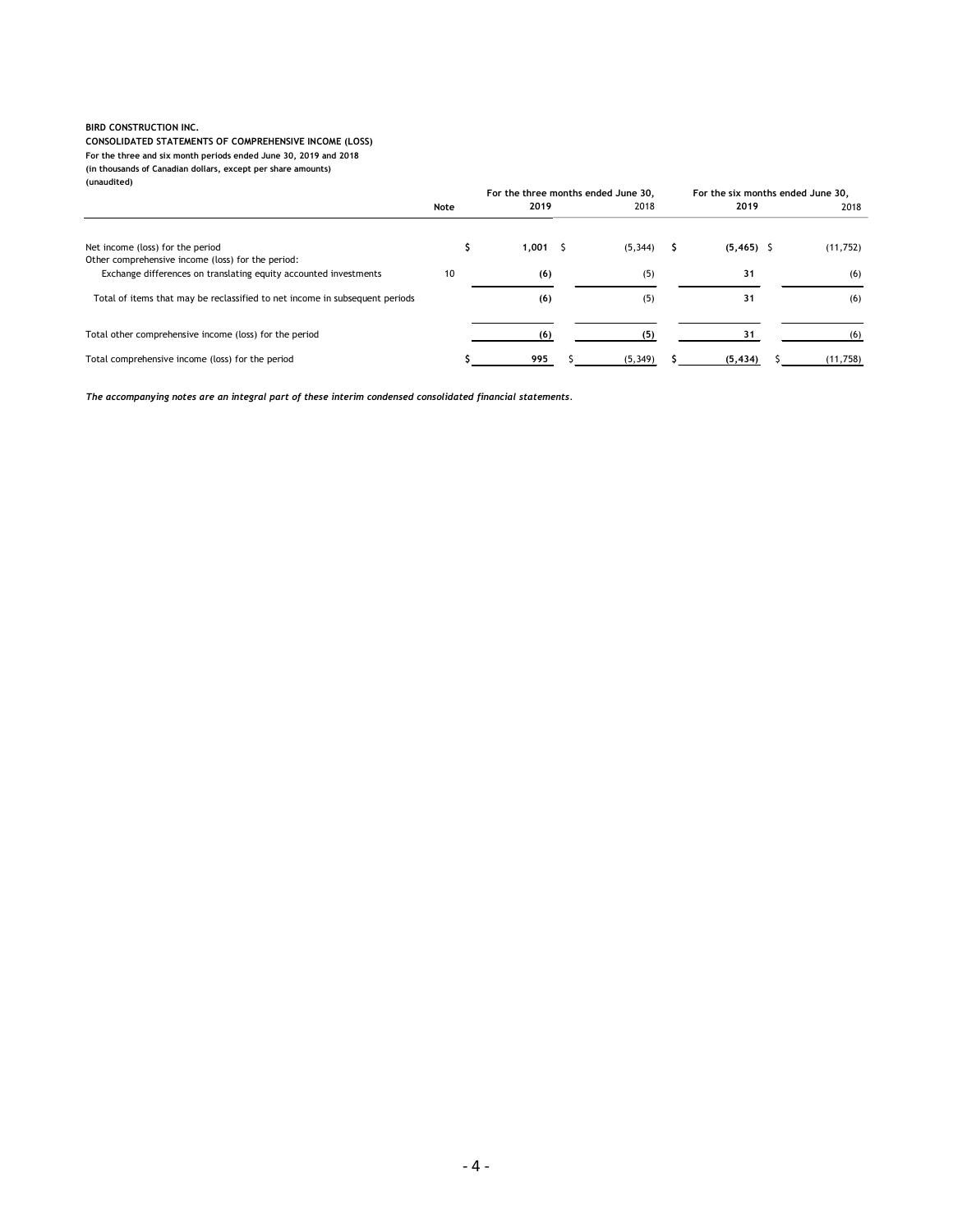| BIRD CONSTRUCTION INC.<br>CONSOLIDATED STATEMENTS OF CHANGES IN EQUITY<br>For the six month periods ended June 30, 2019 and 2018 |      |                          |                          |                          |                          |                            |
|----------------------------------------------------------------------------------------------------------------------------------|------|--------------------------|--------------------------|--------------------------|--------------------------|----------------------------|
| (in thousands of Canadian dollars, except per share amounts)<br>(unaudited)                                                      |      |                          |                          |                          |                          |                            |
|                                                                                                                                  |      |                          |                          |                          |                          |                            |
|                                                                                                                                  |      |                          |                          |                          | Accumulated<br>other     |                            |
|                                                                                                                                  |      | Shareholders'            | Contributed              | Retained                 | comprehensive            |                            |
|                                                                                                                                  | Note | capital                  | surplus                  | earnings                 | income (loss)            | <b>Total equity</b>        |
|                                                                                                                                  |      |                          |                          |                          |                          |                            |
| Balance at December 31, 2017                                                                                                     |      | \$<br>42,527 \$          | 1,949 \$                 | $109,338$ \$             | 2 <sup>5</sup>           | 153,816                    |
| Net income (loss) for the period                                                                                                 |      |                          | $\blacksquare$           | (11, 752)                | $\sim$                   | (11,752)                   |
| Other comprehensive income for the period<br>Total comprehensive income for the period                                           | 10   | $\sim$                   | $\sim$                   | $\sim$<br>(11, 752)      | (6)<br>(6)               | (6)<br>(11,758)            |
| Contributions by and dividends to owners                                                                                         |      |                          |                          |                          |                          |                            |
| Stock-based compensation expense<br>Dividends declared to shareholders                                                           | 16   | $\sim$                   | $\overline{4}$<br>$\sim$ | $\bullet$<br>(8, 291)    | $\sim$                   | $\overline{4}$<br>(8, 291) |
|                                                                                                                                  |      |                          |                          |                          |                          |                            |
| Balance at June 30, 2018                                                                                                         |      | 42,527 \$<br>s           | $1,953$ \$               | 89,295 \$                | $(4)$ \$                 | 133,771                    |
| Dividends per share declared during the six month period ended June 30, 2018                                                     |      |                          |                          | 0.20<br>\$               |                          |                            |
|                                                                                                                                  |      |                          |                          |                          |                          |                            |
| Balance at December 31, 2018                                                                                                     |      | \$<br>$42,527$ \$        | $1,956$ \$               | $91,743$ \$              | 3 <sup>5</sup>           | 136,229                    |
| Impact on adoption of IFRS 16                                                                                                    |      | $\overline{\phantom{a}}$ | $\blacksquare$           | (1, 448)                 |                          | (1, 448)                   |
| Balance at January 1, 2019                                                                                                       |      | 42,527                   | 1,956                    | 90,295                   | 3                        | 134,781                    |
| Net income (loss) for the period                                                                                                 |      |                          |                          | (5, 465)                 |                          | (5, 465)                   |
| Other comprehensive income (loss) for the period                                                                                 | 10   |                          |                          | $\sim$                   | 31                       | 31                         |
| Total comprehensive income for the period                                                                                        |      | $\blacksquare$           | $\sim$                   | (5, 465)                 | 31                       | (5, 434)                   |
| Contributions by and dividends to owners<br>Stock-based compensation expense                                                     | 16   |                          |                          | $\overline{\phantom{a}}$ | $\overline{\phantom{a}}$ | $\sim$                     |
| Dividends declared to shareholders                                                                                               |      |                          |                          | (8, 291)                 | $\overline{\phantom{a}}$ | (8, 291)                   |
| Balance at June 30, 2019                                                                                                         |      | 42,527 \$<br>S           | $1,956$ \$               | $76,539$ \$              | 34 <sub>5</sub>          | 121,056                    |
|                                                                                                                                  |      |                          |                          |                          |                          |                            |
|                                                                                                                                  |      |                          |                          |                          |                          |                            |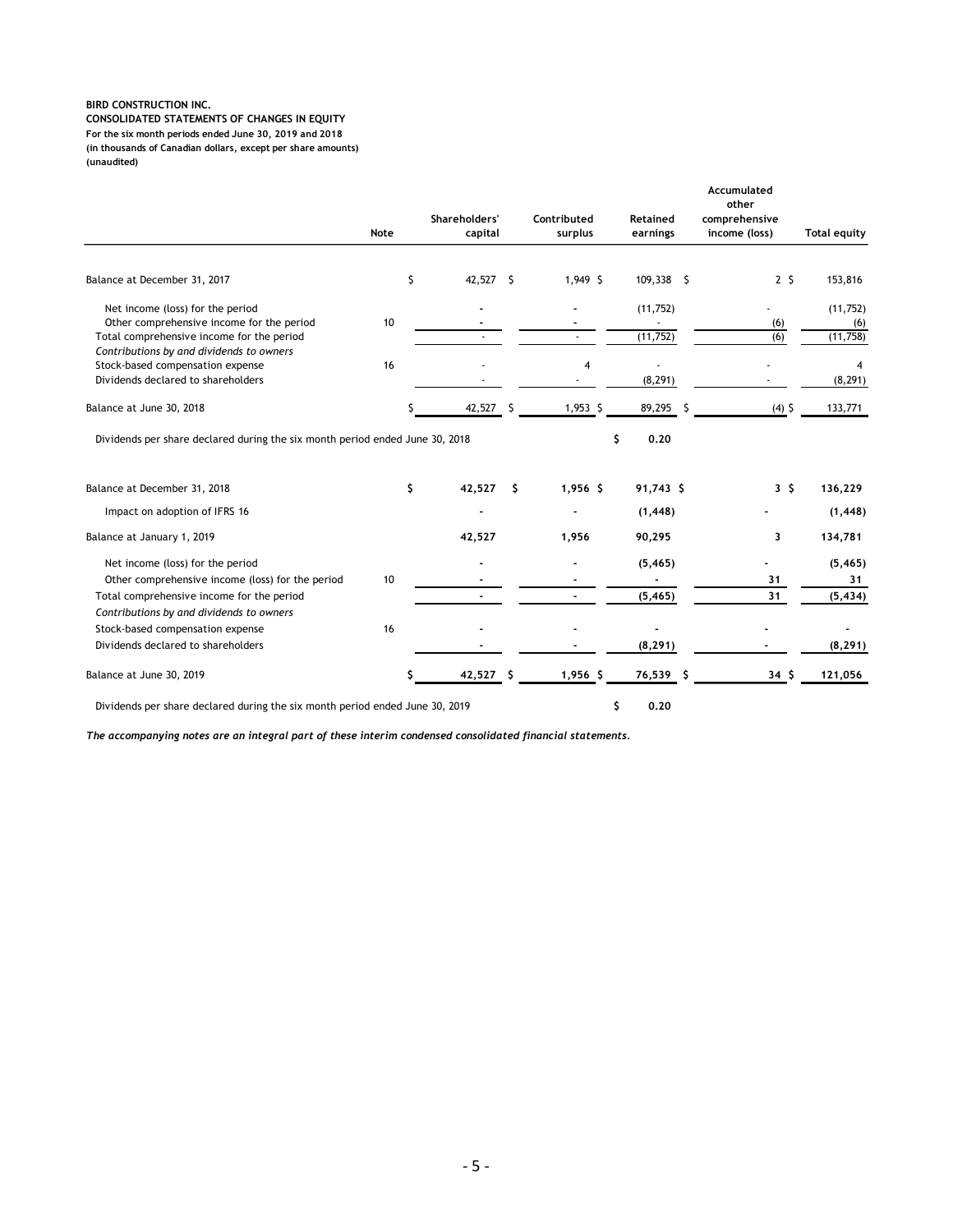| <b>BIRD CONSTRUCTION INC.</b>                                                               |      |                                   |                  |
|---------------------------------------------------------------------------------------------|------|-----------------------------------|------------------|
|                                                                                             |      |                                   |                  |
|                                                                                             |      |                                   |                  |
|                                                                                             |      |                                   |                  |
|                                                                                             |      |                                   |                  |
| <b>CONSOLIDATED STATEMENTS OF CASH FLOWS</b>                                                |      |                                   |                  |
| For the six month periods ended June 30, 2019 and 2018                                      |      |                                   |                  |
| (in thousands of Canadian dollars)<br>(unaudited)                                           |      |                                   |                  |
|                                                                                             |      | For the six months ended June 30, |                  |
|                                                                                             | Note | 2019                              | 2018             |
|                                                                                             |      |                                   |                  |
| Cash flows from (used in) operating activities:                                             |      |                                   |                  |
| Net income (loss) for the period                                                            | \$   | $(5,465)$ \$                      | (11, 752)        |
| Items not involving cash:                                                                   |      |                                   |                  |
| Amortization                                                                                | 12   | 449                               | 214              |
| Depreciation                                                                                | 11   | 6,329                             | 5,505            |
| Gain on sale of property and equipment                                                      |      | (648)                             | (632)            |
| Income from equity accounted investments                                                    | 10   | (1,676)                           | (660)            |
| Finance income                                                                              | 20   | (1, 129)                          | (607)            |
| Finance and other costs                                                                     | 21   | 2,768                             | 1,982            |
| Deferred compensation plan expense and other                                                |      | 1,617                             | 2,789            |
| Unrealized (gain) loss on investments and other                                             |      | 495                               | (879)            |
| Income tax expense (recovery)                                                               | 14   | (1, 915)                          | (4, 539)         |
| Stock-based compensation expense                                                            | 16   | $\sim$                            | 4                |
| Cash flows from (used in) operations before changes in non-cash working capital             |      | 825                               | (8, 575)         |
| Changes in non-cash working capital relating to operating activities                        | 23   | (67, 844)                         | (53, 761)        |
| Interest received                                                                           |      | 1,111                             | 658              |
| Interest paid                                                                               |      | (1,645)                           | (1,753)          |
| Income taxes paid                                                                           |      | (2,918)                           | (3, 126)         |
| Cash flows used in operating activities                                                     |      | (70, 471)                         | (66, 557)        |
|                                                                                             |      |                                   |                  |
| Cash flows from (used in) investing activities:<br>Investments in equity accounted entities | 10   | (112)                             |                  |
| Capital distributions from equity accounted entities                                        | 10   | 355                               | 226              |
| Additions to property and equipment                                                         | 11   | (7, 517)                          | (9,806)          |
| Proceeds on sale of property and equipment                                                  | 11   | 1,363                             | 1,284            |
| Additions to intangible assets                                                              | 12   | (173)                             | (696)            |
| Purchase of short-term investments                                                          |      | $\overline{\phantom{a}}$          | (4, 742)         |
| Proceeds from maturity of short-term investments<br>Other long-term assets                  |      | 1,666                             | $\blacksquare$   |
| Cash flows used in investing activities                                                     |      | 1,789<br>(2,629)                  | 302<br>(13, 432) |
|                                                                                             |      |                                   |                  |
| Cash flows from (used in) financing activities:                                             |      |                                   |                  |
| Dividends paid on shares                                                                    |      | (8, 291)                          | (8, 291)         |
| Proceeds from non-recourse project financing                                                | 7    | 15,700                            | 12,499           |
| Proceeds from loans and borrowings                                                          | 13   | 14,536                            | 11,754           |
| Repayment of loans and borrowings                                                           | 13   | (2,060)                           | (1, 532)         |
| Repayment of right-of-use liabilities                                                       | 13   | (3, 239)                          | (2,003)          |
| Cash flows from financing activities                                                        |      | 16,646                            | 12,427           |
| Net decrease in cash and cash equivalents during the period                                 |      | (56, 454)                         | (67, 562)        |
| Effects of foreign exchange on cash balances                                                |      | (456)                             | 815              |
| Cash and cash equivalents, beginning of the period                                          |      | 158,920                           | 133,055          |
|                                                                                             |      |                                   |                  |
| Cash and cash equivalents, end of the period                                                | 23   | 102,010 \$                        | 66,308           |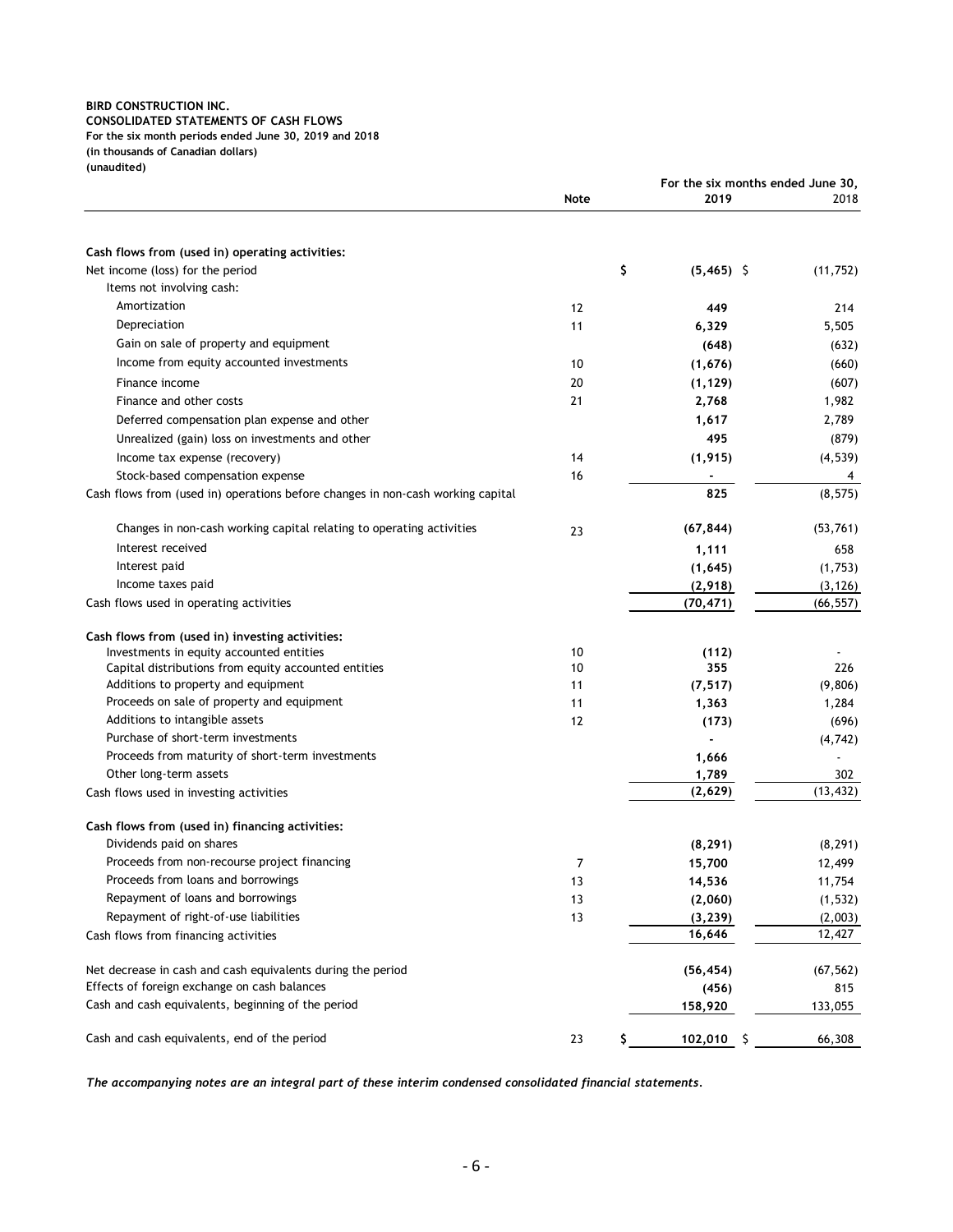#### 1. Structure of the Company

Bird Construction Inc. (the "Company") is a corporation incorporated in the province of Ontario, Canada. The address of the Company's registered office is 5700 Explorer Drive, Suite 400, Mississauga, Ontario, Canada.

The Company, through its subsidiaries and interests in joint arrangements carries on business as a general contractor with offices across Canada. The Company serves customers in the industrial, mining, institutional, retail, commercial, multi-tenant residential, light industrial, and renovation and restoration sectors using fixed priced, design-build, unit price, cost reimbursable, guaranteed upset price and construction management contract delivery methods.

Segment results are reviewed by the Company's Chief Executive Officer to assess performance and allocate resources within the Company. Management applies judgement in the aggregation of the Company's operating segments and has determined that the Company operates in one reportable segment being the general contracting sector of the construction industry. The Company's operating segments have similar economic characteristics in that each of the Company's operating districts provides comparable construction services, use similar contracting methods, have similar long term economic prospects, share similar cost structures and operate in similar regulatory environments.

## 2. Basis of preparation

### Authorization of financial statements:

These unaudited interim condensed consolidated financial statements were authorized for issue on August 13, 2019 by the Company's Board of Directors.

#### Statement of compliance:

These unaudited interim condensed consolidated financial statements have been prepared in accordance with International Financial Reporting Standards ("IFRS") applicable to the preparation of interim financial statements, including IAS 34 Interim financial reporting. These unaudited condensed consolidated interim financial statements do not include all of the information and disclosures required in the Company's annual consolidated financial statements, and should be read in conjunction with the Company's annual consolidated financial statements for the year ended December 31, 2018.

#### Basis of measurement:

These unaudited interim condensed consolidated financial statements have been prepared using the historical cost convention, except for certain financial assets, derivative financial instruments and liabilities for cash settled share-based payment arrangements which are measured at fair value.

#### Use of estimates and judgements:

The preparation of financial statements requires management to make judgements, estimates and assumptions that affect the application of accounting policies and the reported amounts of revenues, expenses, assets, liabilities and the disclosure of contingent assets and liabilities at the reporting date.

Uncertainty about these assumptions and estimates could result in a material adjustment to the carrying amount of an asset or liability and/or the reported amount of revenue and expense in future periods. Estimates and underlying assumptions are reviewed on an ongoing basis. Revisions to accounting estimates are recognized in the period in which the estimates are revised and in any future periods affected.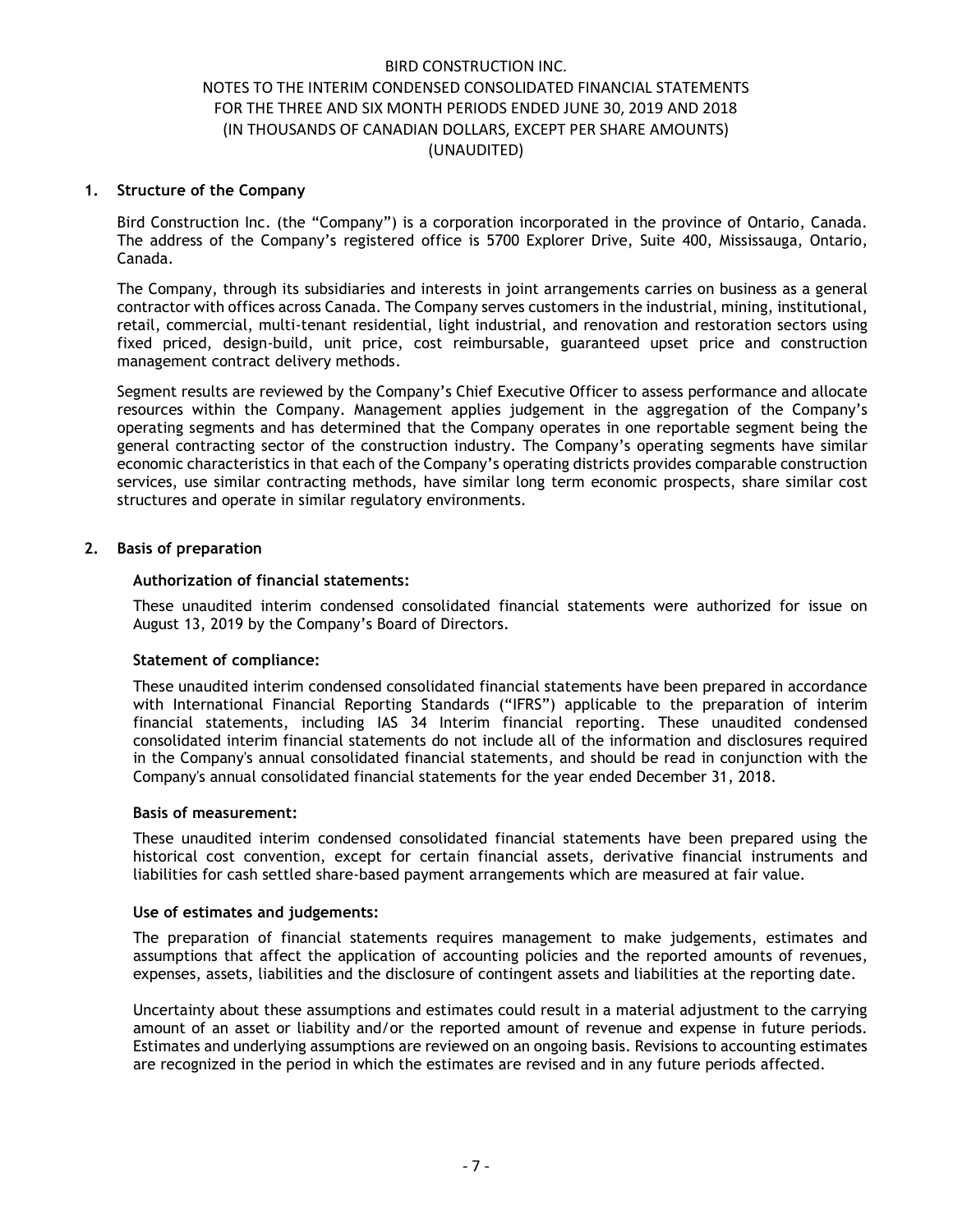### Revenue and gross profit recognition

Construction revenue, construction costs, contract liabilities, and contract assets are based on estimates and judgements used in determining contract revenue and contract costs to determine the stage of completion for a particular construction project, depending upon the nature of the construction contract, as more fully described in the revenue recognition policy. To determine the estimated costs to complete construction contracts, assumptions and estimates are required to evaluate matters related to schedule, material and labour costs, labour productivity, changes in contract scope and subcontractor costs. Due to the nature of construction activities, estimates can change significantly from one accounting period to the next.

The value of many construction contracts increases over the duration of the construction period. Change orders may be issued by customers to modify the original contract scope of work or conditions. In addition, there may be disputes or claims regarding additional amounts owing as a result of changes in contract scope, delays, additional work or changed conditions. Construction work related to a change order or claim may proceed, and costs may be incurred, in advance of final determination of the value of the change order. Many change orders and claims may not be settled until the construction project is completed or subsequent to completion and the nature of the relationship with the other party to the claim and the history of success of these claims may impact the associated revenue or cost recovery. Claims against customers for variable consideration due to delays, changes, etc. are assessed under the Company's revenue policy, which requires significant judgement. The amount of variable consideration that is constrained is the difference between the total claim value and the best estimate of recovery. This constrained value is reviewed each reporting period.

#### Provisions

Provisions for legal and warranty and other provisions involve the use of estimates, as determined by management. Estimates and assumptions are required to determine when to record and how to measure a provision in the financial statements. The outcomes may differ significantly from the estimates used in preparing the financial statements resulting in adjustments to previously reported financial results.

#### Asset impairments

Impairment testing of intangible assets and goodwill requires comparison of the recoverable amount of the cash generating unit ("CGU"), or groups of CGUs to its carrying amount. The recoverable amounts of the CGU are determined based on a value in use calculation. There is a significant amount of uncertainty with respect to the estimates of recoverable amounts of the CGUs' assets given the necessity of making economic projections which employ the following key assumptions: future cash flows, growth opportunities, including economic risk assumptions, and estimates of achieving key operating metrics and drivers; and the discount rate.

## 3. Summary of significant accounting policies

Except as described below, the accounting policies applied in the preparation of these unaudited interim condensed consolidated financial statements are consistent with those followed in the preparation of the Company's December 31, 2018 annual consolidated financial statements.

Leases:

The Company recognizes a right-of-use ("ROU") asset and a lease liability at the lease commencement date. The ROU asset is initially measured at cost which is comprised of the initial amount of the lease liability adjusted for any lease payments made at or before the commencement date, plus any initial direct costs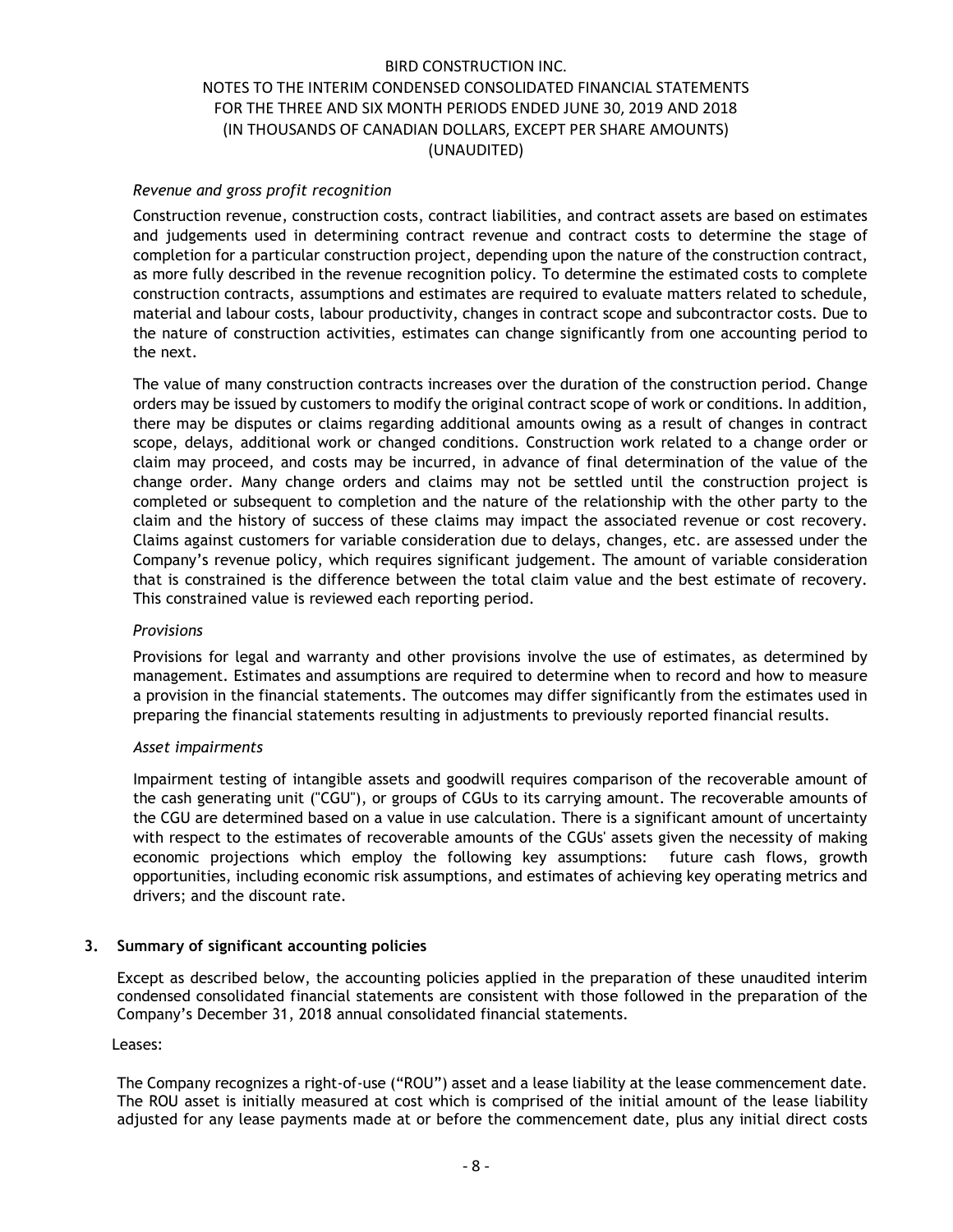incurred, and an estimate of costs to dismantle and remove the underlying asset or to restore the underlying asset or the site on which it is located, less any lease incentives received.

The ROU asset is subsequently depreciated from the commencement date to the earlier of the end of the useful life of the ROU asset or to the end of the lease term. The estimated useful lives of ROU assets are determined on the same basis as those of property and equipment. In addition, the ROU asset is reduced by impairment losses, if any, and adjusted for certain remeasurements of the lease liability.

The ROU liability or lease liability is initially measured at the present value of the lease payments that are not paid at the commencement date, discounted using the interest rate implicit in the lease. The lease liability is remeasured when there is a change in future lease payments such as a change in the Company's estimate of the amount expected to be payable under a residual value guarantee or if the Company changes its assessment of whether it will exercise a purchase, extension or termination option.

The Company has elected not to recognize ROU assets for short-term leases that have a lease term of 12 months or less and leases of low-value assets. The Company recognizes the lease payments associated with these leases as an expense on a straight-line basis over the lease term.

### 4. New Accounting Standards, Amendments and Interpretations Adopted

#### IFRS 16, Leases:

The Company has adopted IFRS 16 in its financial statements effective January 1, 2019 using a modified retrospective approach which does not require restatement of prior period financial information. IFRS 16 introduced a single lessee accounting model and requires a lessee to recognize assets and liabilities for all leases with a term of more than twelve months unless the underlying assets are of low value. A lessee is required to recognize a ROU asset and a lease liability representing its obligation to make lease payments.

On adoption of the new lease standard, the Company elected to use the following practical expedients permitted under the standard:

- Apply a single discount rate to a portfolio of leases with similar characteristics;
- Account for leases with a remaining term of less than 12 months as at January 1, 2019 as short-term leases;
- Use hindsight in determining the lease term where the contract contains terms to extend or terminate the lease; and
- Use the Company's previous assessment of impairment under IAS 37 for onerous contracts instead of re-assessing the ROU asset for impairment on January 1, 2019.

The adoption of the standard resulted in an increase in ROU assets of \$16,074, an increase in ROU liabilities of \$18,270, a reduction in prepaids of \$36, a decrease in other liabilities of \$250, an increase in net deferred taxes asset of \$534, and a corresponding reduction to opening retained earnings for the net difference of approximately \$1,448 as at January 1, 2019.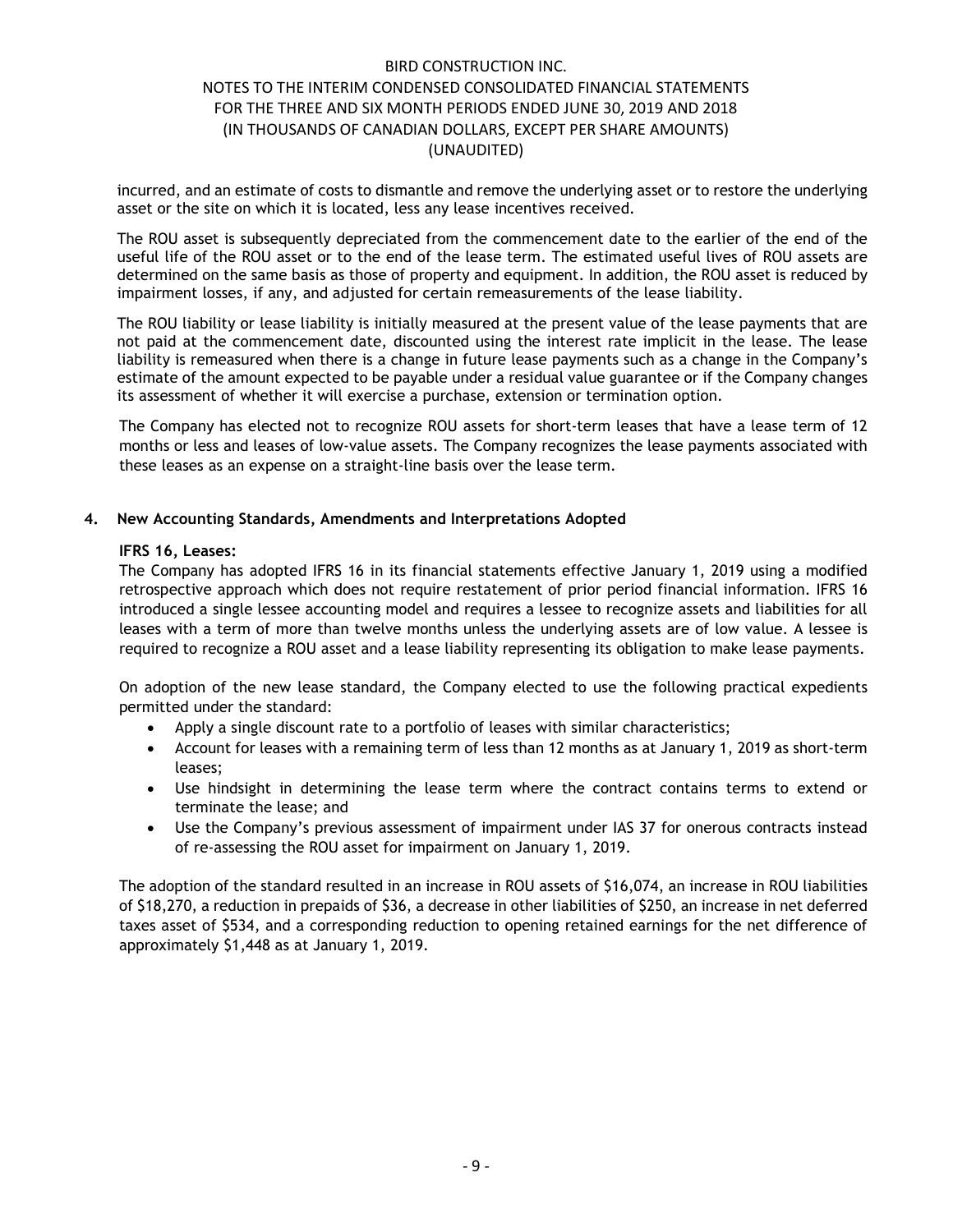| <b>BIRD CONSTRUCTION INC.</b>                                                                                                                                                                               |              |
|-------------------------------------------------------------------------------------------------------------------------------------------------------------------------------------------------------------|--------------|
| NOTES TO THE INTERIM CONDENSED CONSOLIDATED FINANCIAL STATEMENTS                                                                                                                                            |              |
| FOR THE THREE AND SIX MONTH PERIODS ENDED JUNE 30, 2019 AND 2018                                                                                                                                            |              |
| (IN THOUSANDS OF CANADIAN DOLLARS, EXCEPT PER SHARE AMOUNTS)                                                                                                                                                |              |
| (UNAUDITED)                                                                                                                                                                                                 |              |
| The following table provides a reconciliation of the Operating lease commitments previously disclosed at<br>December 31, 2018 and the ROU liabilities recognized on adoption of IFRS 16 at January 1, 2019: |              |
| Operating lease commitments at December 31, 2018                                                                                                                                                            | \$<br>31,635 |
|                                                                                                                                                                                                             |              |
| Common area maintenance (CAM) costs previously included in operating lease commitments                                                                                                                      | (10, 880)    |
| Recognition exemption for short-term leases<br>Extension and termination options reasonably certain to be exercised                                                                                         | (70)<br>943  |
| Discounting of lease obligations at January 1, 2019                                                                                                                                                         | (3, 358)     |
| Additional ROU liabilities on adoption of IFRS 16 at January 1, 2019                                                                                                                                        | 18,270       |
|                                                                                                                                                                                                             |              |
| CAM costs that were previously included in operating lease commitments are not included in the calculation<br>of ROU liabilities.                                                                           |              |

## IFRIC 23, Uncertainty over Income Tax Treatments:

The Company has adopted IFRIC Interpretation 23 Uncertainty over Income Tax Treatments effective January 1, 2019. The Interpretation provides guidance on the accounting for current and deferred tax liabilities and assets in circumstances in which there is uncertainty over income tax treatments. The Interpretation did not have a material impact on the financial statements.

### 5. Future accounting changes

The following future change to accounting standards is not effective for the quarter ended June 30, 2019, and has not been applied in preparing these consolidated financial statements.

#### Amendments to IFRS 3 – Definition of a Business

#### 6. Revenue

#### Disaggregation of revenue:

| The Toutowing Tuttle Change to accounting standards is not effective for the quarter ended June Jo, 2017,<br>and has not been applied in preparing these consolidated financial statements.                                                                                                                                                                                                                                                                                                                                                                                                        |                                          |                                          |                                       |    |                                       |
|----------------------------------------------------------------------------------------------------------------------------------------------------------------------------------------------------------------------------------------------------------------------------------------------------------------------------------------------------------------------------------------------------------------------------------------------------------------------------------------------------------------------------------------------------------------------------------------------------|------------------------------------------|------------------------------------------|---------------------------------------|----|---------------------------------------|
| Amendments to IFRS 3 - Definition of a Business<br>On October 22, 2018, the IASB issued amendments to IFRS 3 Business Combinations, that seek to clarify<br>whether a transaction results in an asset or a business acquisition. The amendments apply to businesses<br>acquired in annual reporting periods beginning on or after January 1, 2020. Earlier application is permitted.<br>The definition of a business is narrower which could result in fewer business combinations being<br>recognized. The Company will adopt the amendments to IFRS 3 on a prospective basis on January 1, 2020. |                                          |                                          |                                       |    |                                       |
| Revenue                                                                                                                                                                                                                                                                                                                                                                                                                                                                                                                                                                                            |                                          |                                          |                                       |    |                                       |
| Disaggregation of revenue:<br>The Company disaggregates revenue from contracts with customers by contract type, as this best depicts<br>how the nature, amount, timing and uncertainty of revenue and cash flows are affected by economic<br>factors.<br>The following tables provide details of total construction revenue by contract type for the period ended                                                                                                                                                                                                                                  |                                          |                                          |                                       |    |                                       |
| June 30, 2019:                                                                                                                                                                                                                                                                                                                                                                                                                                                                                                                                                                                     |                                          |                                          |                                       |    |                                       |
|                                                                                                                                                                                                                                                                                                                                                                                                                                                                                                                                                                                                    | Three months ended June 30,              |                                          | Six months ended June 30,             |    |                                       |
| Fixed price / Unit price<br>Design-Build and PPP<br>Cost reimbursable / Cost plus                                                                                                                                                                                                                                                                                                                                                                                                                                                                                                                  | 2019<br>$153,051$ \$<br>95,310<br>67,067 | 2018<br>$163,532$ \$<br>90,105<br>66,489 | 2019<br>278,820<br>179,460<br>118,925 | S. | 2018<br>321,050<br>167,286<br>126,212 |
|                                                                                                                                                                                                                                                                                                                                                                                                                                                                                                                                                                                                    | $315,428$ \$                             | $320,126$ \$                             | 577,205                               |    | 614,548                               |
|                                                                                                                                                                                                                                                                                                                                                                                                                                                                                                                                                                                                    | $-10-$                                   |                                          |                                       |    |                                       |
|                                                                                                                                                                                                                                                                                                                                                                                                                                                                                                                                                                                                    |                                          |                                          |                                       |    |                                       |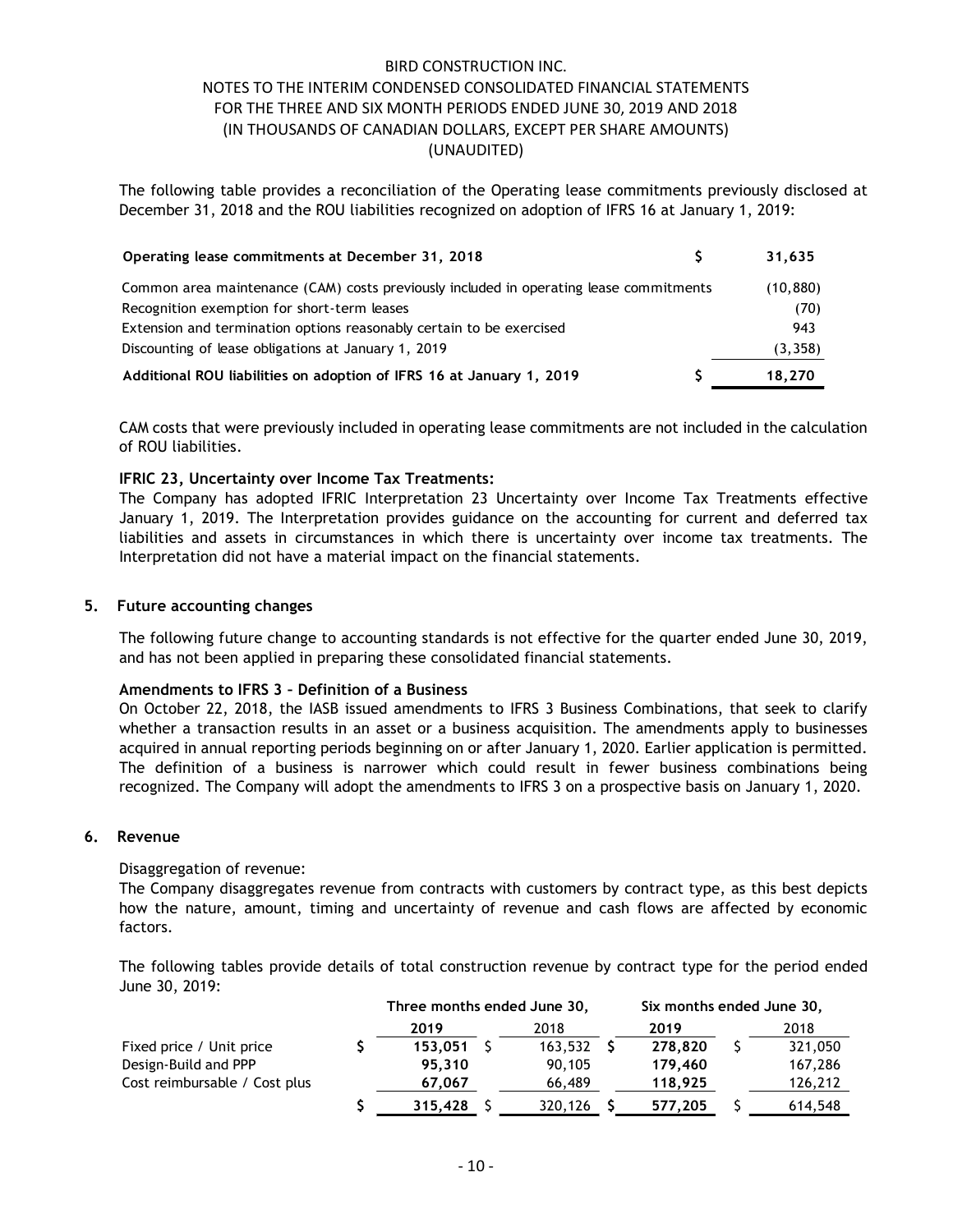## Remaining performance obligations:

The total value of all contracts awarded to the Company, less the total value of work completed on these contracts as of the reporting date is referred to as remaining performance obligations. This includes all contracts that have been awarded to the Company whether the work has commenced or will commence in the normal course.

#### Summary of contract balances

| contracts as of the reporting date is referred to as remaining performance obligations. This includes all<br>contracts that have been awarded to the Company whether the work has commenced or will commence in<br>the normal course.                                                                                                                                                                                                                 |              | The total value of all contracts awarded to the Company, less the total value of work completed on these |
|-------------------------------------------------------------------------------------------------------------------------------------------------------------------------------------------------------------------------------------------------------------------------------------------------------------------------------------------------------------------------------------------------------------------------------------------------------|--------------|----------------------------------------------------------------------------------------------------------|
| As at June 30, 2019 the aggregate amount of the transaction price allocated to total remaining performance<br>obligations from construction contracts is \$1,379,744. The value of remaining performance obligations does<br>not include amounts for variable consideration that are constrained, agency relationship construction<br>management projects, and estimated future work orders to be performed as part of master services<br>agreements. |              |                                                                                                          |
| The Company expects to recognize 74% of the remaining performance obligations over the next 12 months<br>with the remaining balance being recognized beyond 12 months. This expectation is based on management's<br>best estimate but contains uncertainty as it is subject to factors outside of management's control.                                                                                                                               |              |                                                                                                          |
| <b>Summary of contract balances</b>                                                                                                                                                                                                                                                                                                                                                                                                                   |              |                                                                                                          |
| The following table provides information about receivables, contract assets and contract liabilities from<br>contracts with customers:                                                                                                                                                                                                                                                                                                                |              |                                                                                                          |
|                                                                                                                                                                                                                                                                                                                                                                                                                                                       | June 30,     | December 31,                                                                                             |
|                                                                                                                                                                                                                                                                                                                                                                                                                                                       | 2019         | 2018                                                                                                     |
| Progress billings and holdbacks receivable (note 8)                                                                                                                                                                                                                                                                                                                                                                                                   | $334,969$ \$ | 329,891                                                                                                  |
| Contract assets                                                                                                                                                                                                                                                                                                                                                                                                                                       | 31,723       | 28,412                                                                                                   |
|                                                                                                                                                                                                                                                                                                                                                                                                                                                       | 26,854       | 7,126                                                                                                    |
| Contract assets - alternative finance projects (note 7)                                                                                                                                                                                                                                                                                                                                                                                               |              |                                                                                                          |
| Contract liabilities                                                                                                                                                                                                                                                                                                                                                                                                                                  | (90, 011)    | (60,003)                                                                                                 |

#### Progress billings and holdbacks receivable:

#### Contract assets including alternative finance projects:

The Company receives payments from customers based on a billing schedule, as established in the contracts. A contract asset relates to the conditional right to consideration for the completed performance under the contract. Accounts receivable are recognized when the right to consideration becomes unconditional. Contract assets related to construction contracts are typically recognized to accounts receivable within a year, while alternative finance projects follow a contractually agreed billing schedule that is recognized to accounts receivable upon substantial performance.

## Contract liabilities:

Contract liabilities relate to payments received in advance of performance under the contract. Contract liabilities are recognized as revenue as (or when) the Company performs under the contract. Typically, contract liabilities are recognized within a year as performance is achieved per contractual terms.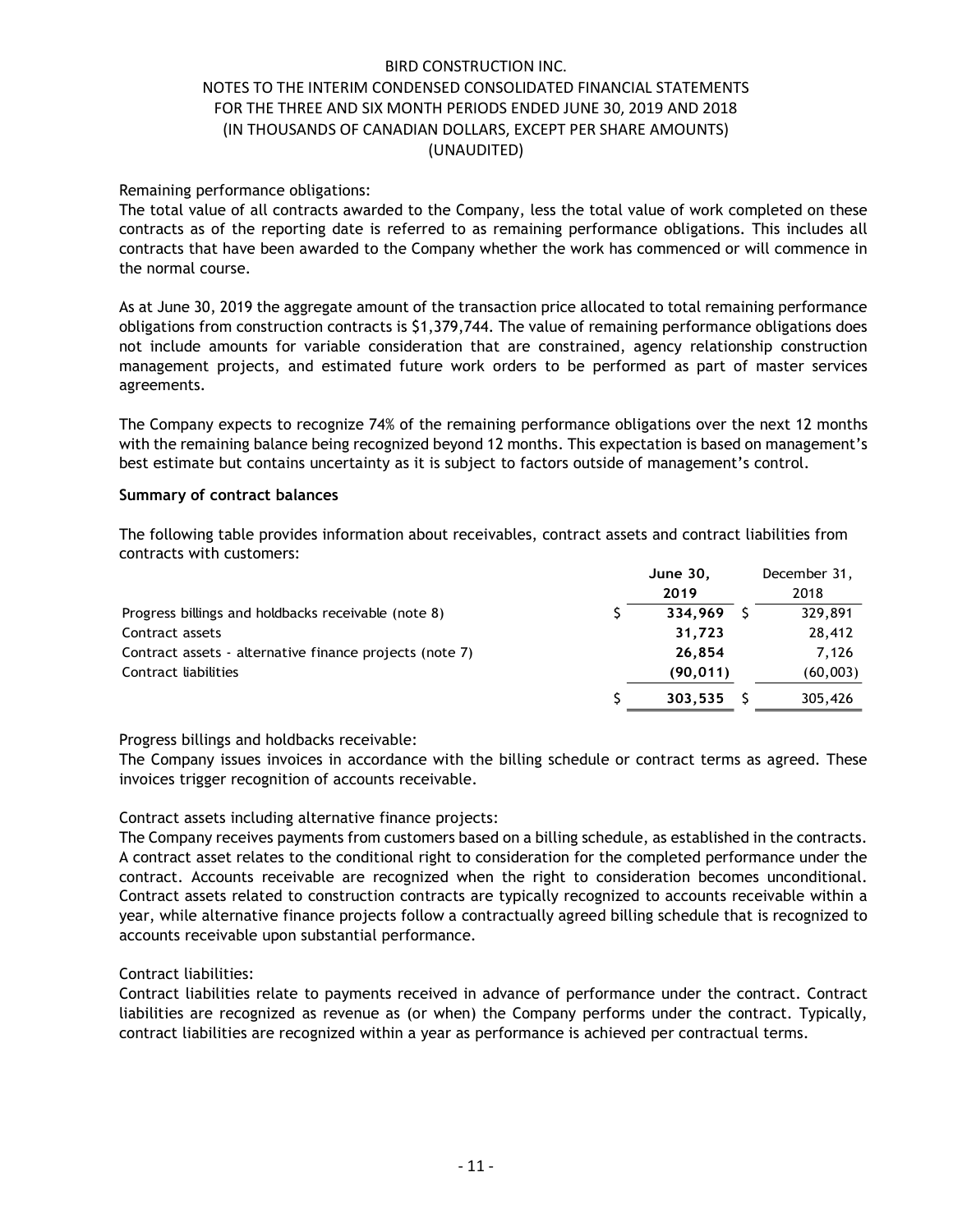## 7. Alternative finance projects

| during the period:    | The following table provides details of the changes in the Company's Non-Recourse Project Financing                                                                                                                                                  |                                        |  |
|-----------------------|------------------------------------------------------------------------------------------------------------------------------------------------------------------------------------------------------------------------------------------------------|----------------------------------------|--|
| Balance June 30, 2019 | Balance December 31, 2018<br>Changes in contract assets relating to alternative finance projects                                                                                                                                                     | 7,126<br>19,728<br>26,854              |  |
|                       |                                                                                                                                                                                                                                                      | <b>OPP</b><br>Modernization<br>Phase 2 |  |
|                       | The following table provides details of contract assets - alternative finance projects as at June 30, 2019:                                                                                                                                          |                                        |  |
|                       | Alternative finance projects                                                                                                                                                                                                                         |                                        |  |
|                       | <b>BIRD CONSTRUCTION INC.</b><br>NOTES TO THE INTERIM CONDENSED CONSOLIDATED FINANCIAL STATEMENTS<br>FOR THE THREE AND SIX MONTH PERIODS ENDED JUNE 30, 2019 AND 2018<br>(IN THOUSANDS OF CANADIAN DOLLARS, EXCEPT PER SHARE AMOUNTS)<br>(UNAUDITED) |                                        |  |

| FOR THE THREE AND SIX MONTH PERIODS ENDED JUNE 30, 2019 AND 2018<br>(IN THOUSANDS OF CANADIAN DOLLARS, EXCEPT PER SHARE AMOUNTS) |   |                        |                           |                          |    |              |
|----------------------------------------------------------------------------------------------------------------------------------|---|------------------------|---------------------------|--------------------------|----|--------------|
|                                                                                                                                  |   | (UNAUDITED)            |                           |                          |    |              |
| Alternative finance projects                                                                                                     |   |                        |                           |                          |    |              |
| The following table provides details of contract assets - alternative finance projects as at June 30, 2019:                      |   |                        |                           |                          |    |              |
|                                                                                                                                  |   |                        |                           | <b>OPP</b>               |    |              |
|                                                                                                                                  |   |                        |                           | Modernization<br>Phase 2 |    |              |
| Balance December 31, 2018                                                                                                        |   |                        |                           | 7,126                    |    |              |
| Changes in contract assets relating to alternative finance projects                                                              |   |                        |                           | 19,728                   |    |              |
| Balance June 30, 2019                                                                                                            |   |                        |                           | 26,854                   |    |              |
|                                                                                                                                  |   |                        | OPP Modernization Phase 2 |                          |    |              |
|                                                                                                                                  |   | Loan Facility          | Transaction<br>costs      | Interest rate<br>swap    |    | <b>Total</b> |
| Balance December 31, 2018                                                                                                        |   | $12,235$ \$            | $(1,024)$ \$              | $613 \quad 5$            |    | 11,824       |
| Proceeds                                                                                                                         |   | 15,700                 |                           |                          |    | 15,700       |
| Repayment of debt                                                                                                                |   |                        |                           |                          |    |              |
| Amortization of Transaction costs                                                                                                |   |                        | 163                       |                          |    | 163          |
| Change in fair value of interest rate swap                                                                                       |   |                        |                           | 505                      |    | 505          |
| Balance June 30, 2019                                                                                                            | S | $\overline{27,935}$ \$ | $(861)$ \$                | 1,118                    | -S | 28,192       |
| <b>OPP Modernization Phase 2</b>                                                                                                 |   |                        |                           |                          |    |              |
| Background information:                                                                                                          |   |                        |                           |                          |    |              |
|                                                                                                                                  |   |                        |                           |                          |    |              |

#### (a) OPP Modernization Phase 2

During 2018, the Company was awarded a fixed-price design build-finance contract to construct the Ontario Provincial Police ("OPP") Modernization Phase 2 project.

ii. Restricted cash:

The terms of the debt financing agreement require that scheduled loan advances be deposited into a bank account, that cannot be accessed directly by the Company. Upon recommendation by the lender's technical advisor, cash is released monthly based on the progress of the work (note 23).

iii. Contract assets:

Contract assets will continue to increase throughout the project until a payment is made to the Company following substantial completion of the project.

iv. Loan payable:

The Company has arranged a \$138,475 loan facility related to the project, of which \$27,935 has been drawn at June 30, 2019 (December 31, 2018 – \$12,235). The loan is repayable in full, upon substantial completion of the project, from the proceeds of the contract payment. The scheduled substantial completion date is in 2020. In the event of a default in payment for the construction work upon substantial completion, including interim interest costs, the lender has recourse only against assets related to this project, which have been segregated in a wholly-owned subsidiary of the Company.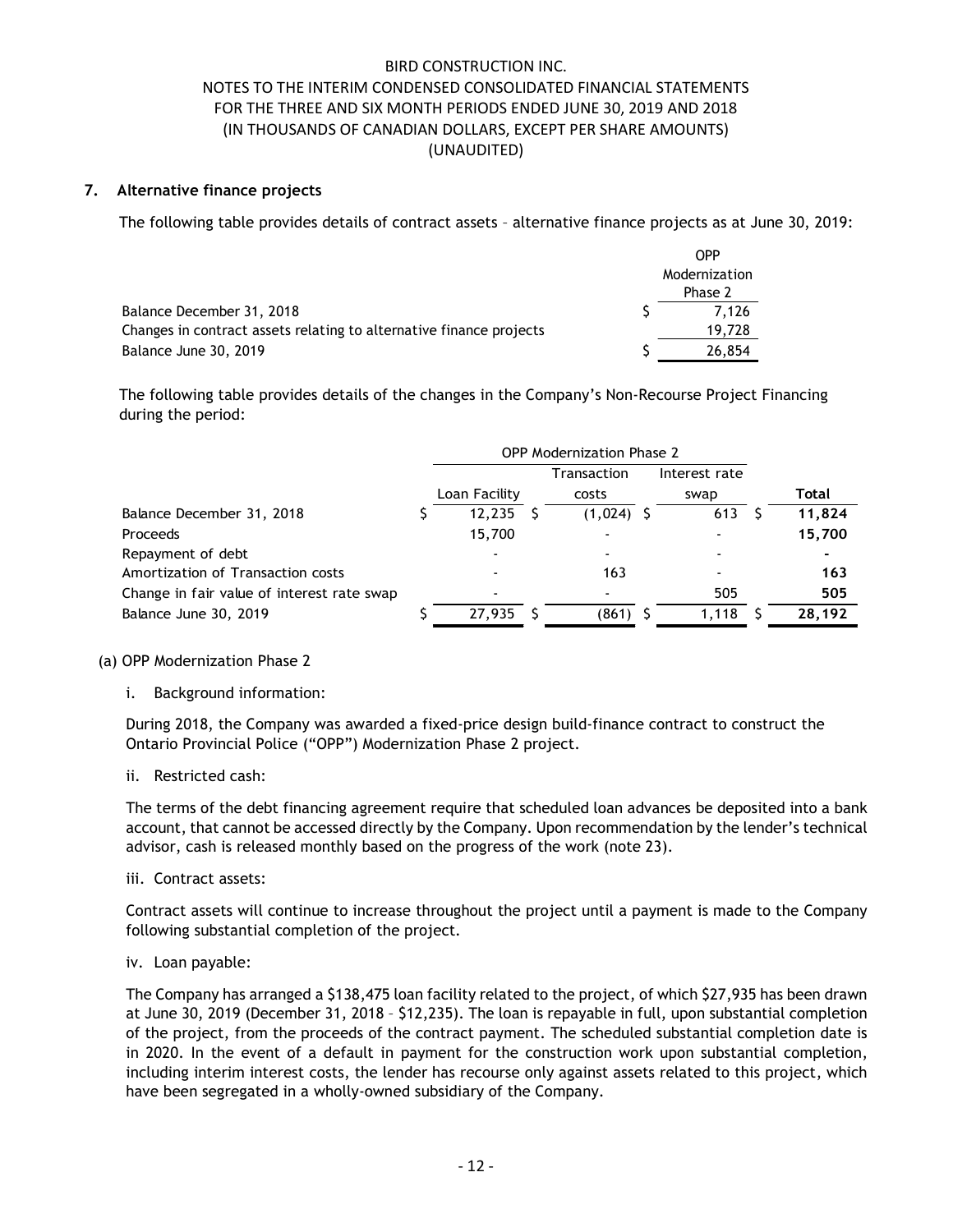Interest is paid monthly in arrears. Borrowings under the facility bear interest at a rate per annum equal to the bankers' acceptance rate plus a spread. As part of the loan facility, the Company entered into an interest rate swap agreement that effectively fixes the interest rate at 3.29%. The interest rate swap was executed on August 17, 2018 and expires on January 4, 2021. The notional amounts of the interest rate swap agreement match the estimated draws under the loan facility. The interest rate swap agreement is not designated as a hedge, and changes in the fair market value are recorded in the statement of income. At June 30, 2019, the interest rate swap liability is \$1,118 (December 31, 2018 – \$613). Interest expense on the loan during the period ended June 30, 2019 of \$547 (June 30, 2018 – n/a) is included in finance costs.

#### (b) Moncton Downtown Centre

## 8. Accounts receivable

| During 2015, the Company was awarded a fixed-price build-finance contract to construct the Moncton<br>Downtown Centre. The project obtained substantial completion during the second quarter of 2018. The<br>Company had a \$77,478 loan facility related to the project and the loan was repaid in full upon substantial<br><b>June 30,</b><br>December 31,<br>2019<br>2018<br>221,259<br>242,534<br>Holdbacks receivable (due within one operating cycle)<br>108,632<br>92,435<br>4,397<br>7,772<br>337,663<br>339,366<br>Accounts receivable are reported net of an allowance for doubtful accounts of \$1,265 as at June 30, 2019<br>Holdbacks receivable represent amounts billed on construction contracts which are not due until the | interest rate swap agreement that effectively fixes the interest rate at 5.29%. The interest rate swap was<br>executed on August 17, 2018 and expires on January 4, 2021. The notional amounts of the interest rate<br>swap agreement match the estimated draws under the loan facility. The interest rate swap agreement is<br>not designated as a hedge, and changes in the fair market value are recorded in the statement of income.<br>At June 30, 2019, the interest rate swap liability is \$1,118 (December 31, 2018 - \$613). Interest expense<br>on the loan during the period ended June 30, 2019 of \$547 (June 30, 2018 - n/a) is included in finance<br>costs. |  |  |  |
|----------------------------------------------------------------------------------------------------------------------------------------------------------------------------------------------------------------------------------------------------------------------------------------------------------------------------------------------------------------------------------------------------------------------------------------------------------------------------------------------------------------------------------------------------------------------------------------------------------------------------------------------------------------------------------------------------------------------------------------------|------------------------------------------------------------------------------------------------------------------------------------------------------------------------------------------------------------------------------------------------------------------------------------------------------------------------------------------------------------------------------------------------------------------------------------------------------------------------------------------------------------------------------------------------------------------------------------------------------------------------------------------------------------------------------|--|--|--|
|                                                                                                                                                                                                                                                                                                                                                                                                                                                                                                                                                                                                                                                                                                                                              | <b>Moncton Downtown Centre</b>                                                                                                                                                                                                                                                                                                                                                                                                                                                                                                                                                                                                                                               |  |  |  |
|                                                                                                                                                                                                                                                                                                                                                                                                                                                                                                                                                                                                                                                                                                                                              | i. Background information:                                                                                                                                                                                                                                                                                                                                                                                                                                                                                                                                                                                                                                                   |  |  |  |
|                                                                                                                                                                                                                                                                                                                                                                                                                                                                                                                                                                                                                                                                                                                                              | completion in the second quarter of 2018.<br>ccounts receivable)                                                                                                                                                                                                                                                                                                                                                                                                                                                                                                                                                                                                             |  |  |  |
|                                                                                                                                                                                                                                                                                                                                                                                                                                                                                                                                                                                                                                                                                                                                              |                                                                                                                                                                                                                                                                                                                                                                                                                                                                                                                                                                                                                                                                              |  |  |  |
|                                                                                                                                                                                                                                                                                                                                                                                                                                                                                                                                                                                                                                                                                                                                              |                                                                                                                                                                                                                                                                                                                                                                                                                                                                                                                                                                                                                                                                              |  |  |  |
|                                                                                                                                                                                                                                                                                                                                                                                                                                                                                                                                                                                                                                                                                                                                              | Progress billings on construction contracts                                                                                                                                                                                                                                                                                                                                                                                                                                                                                                                                                                                                                                  |  |  |  |
|                                                                                                                                                                                                                                                                                                                                                                                                                                                                                                                                                                                                                                                                                                                                              | Other                                                                                                                                                                                                                                                                                                                                                                                                                                                                                                                                                                                                                                                                        |  |  |  |
|                                                                                                                                                                                                                                                                                                                                                                                                                                                                                                                                                                                                                                                                                                                                              |                                                                                                                                                                                                                                                                                                                                                                                                                                                                                                                                                                                                                                                                              |  |  |  |
|                                                                                                                                                                                                                                                                                                                                                                                                                                                                                                                                                                                                                                                                                                                                              | (December 31, 2018 - \$1,271).                                                                                                                                                                                                                                                                                                                                                                                                                                                                                                                                                                                                                                               |  |  |  |

#### 9. Other assets

| <b>Accounts receivable</b>                                                                                                                                                                 |                         |    |                      |
|--------------------------------------------------------------------------------------------------------------------------------------------------------------------------------------------|-------------------------|----|----------------------|
|                                                                                                                                                                                            | <b>June 30,</b><br>2019 |    | December 31,<br>2018 |
| Progress billings on construction contracts                                                                                                                                                | 242,534                 | S. | 221,259              |
| Holdbacks receivable (due within one operating cycle)                                                                                                                                      | 92,435                  |    | 108,632              |
| Other                                                                                                                                                                                      | 4,397                   |    | 7,772                |
|                                                                                                                                                                                            | 339,366                 |    | 337,663              |
| (December 31, 2018 - \$1,271).                                                                                                                                                             |                         |    |                      |
| Holdbacks receivable represent amounts billed on construction contracts which are not due until the<br>contract work is substantially complete and the applicable lien period has expired. |                         |    |                      |
|                                                                                                                                                                                            | <b>June 30,</b>         |    | December 31,         |
| Other assets                                                                                                                                                                               | 2019                    |    | 2018                 |
| Subcontractor/Supplier insurance deposits                                                                                                                                                  | 3,437                   | \$ | 5,727                |
| Notes receivable                                                                                                                                                                           | 1,626                   |    | 1,125                |
| Total return swap derivatives                                                                                                                                                              |                         |    |                      |
| Other assets                                                                                                                                                                               | 5,063                   |    | 6,852                |
| Less: current portion - total return swap derivatives                                                                                                                                      |                         |    |                      |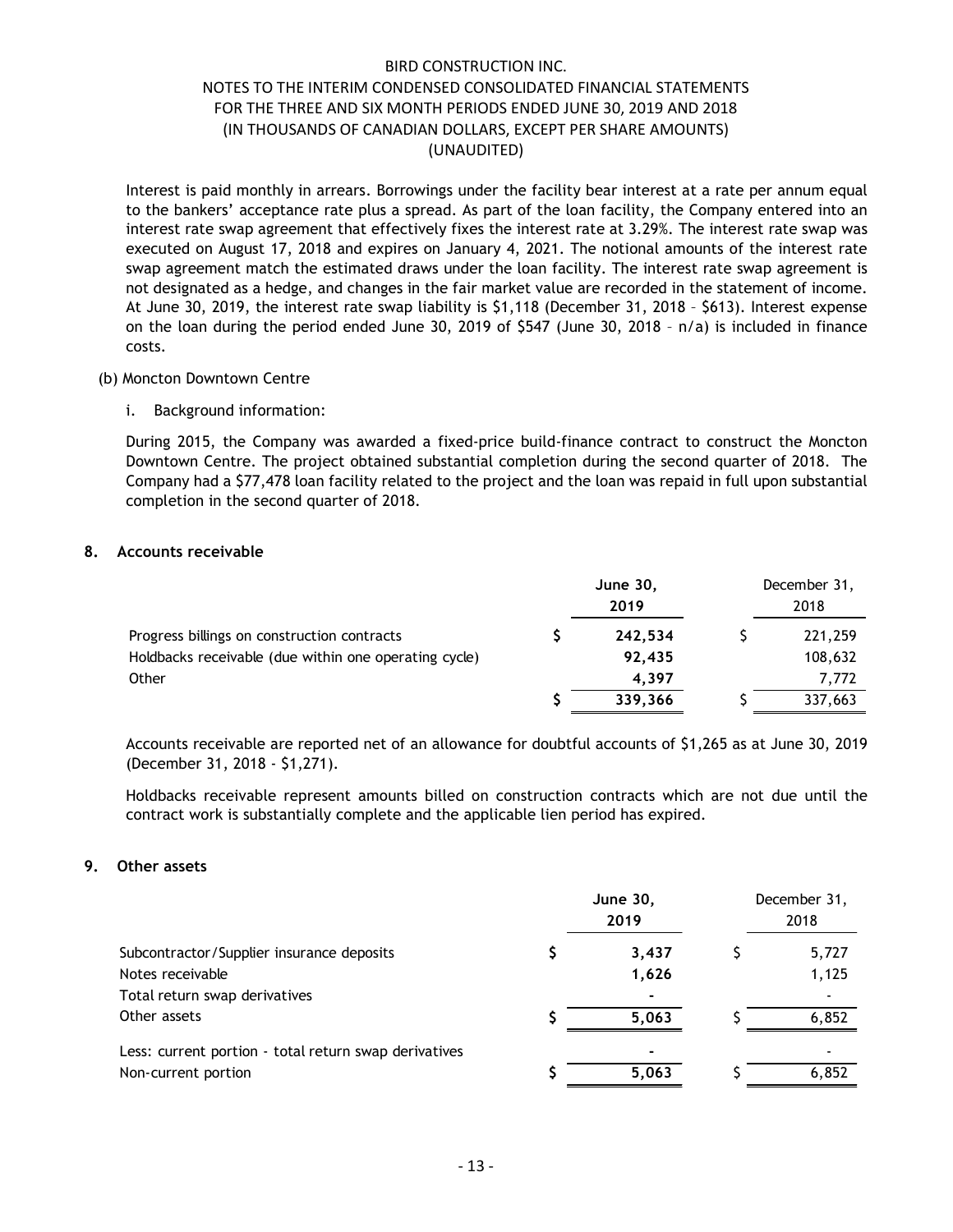### 10. Projects and entities accounted for using the equity method

| Subcontractor/Supplier insurance deposits relate to the Company's insurance policies which provide Bird<br>with comprehensive coverage, subject to a deductible, in respect of subcontractor or supplier default on<br>certain projects where the subcontractor or supplier is enrolled in the program.                                                                                                                                                                                                                                                                                                       |    |        |
|---------------------------------------------------------------------------------------------------------------------------------------------------------------------------------------------------------------------------------------------------------------------------------------------------------------------------------------------------------------------------------------------------------------------------------------------------------------------------------------------------------------------------------------------------------------------------------------------------------------|----|--------|
| The Company entered into Total Return Swap ("TRS") derivative contracts for the purpose of managing its<br>exposure to changes in the fair value of its MTIP, EIP and DSU share-based compensation plans, due to<br>changes in the fair value of the Company's common shares. The TRS derivative contracts are not designated<br>as a hedge, and changes in the fair market value are recorded as compensation expense in the statement<br>of income. As at June 30, 2019, the Company recorded a derivative liability of \$2,590 (December 31, 2018<br>- \$2,218 derivative liability in other liabilities). |    |        |
| Projects and entities accounted for using the equity method                                                                                                                                                                                                                                                                                                                                                                                                                                                                                                                                                   |    |        |
| The Company performs some construction and concession related projects through joint ventures and<br>associates which are accounted for using the equity method. The Company's joint ventures and associates<br>are private entities and there is no quoted market value available for their shares.                                                                                                                                                                                                                                                                                                          |    |        |
|                                                                                                                                                                                                                                                                                                                                                                                                                                                                                                                                                                                                               |    |        |
| The movement in the investment in projects and entities accounted for using the equity method is as<br>follows:                                                                                                                                                                                                                                                                                                                                                                                                                                                                                               |    |        |
| Projects and entities accounted for using the equity method - December 31, 2018                                                                                                                                                                                                                                                                                                                                                                                                                                                                                                                               | S. | 12,517 |
| Share of net income for the period                                                                                                                                                                                                                                                                                                                                                                                                                                                                                                                                                                            |    | 1,676  |
| Share of other comprehensive income (loss) for the period                                                                                                                                                                                                                                                                                                                                                                                                                                                                                                                                                     |    | 31     |
| Distributions from projects and entities accounted for using the equity method                                                                                                                                                                                                                                                                                                                                                                                                                                                                                                                                |    | (137)  |
| Investments in equity accounted entities                                                                                                                                                                                                                                                                                                                                                                                                                                                                                                                                                                      |    | 112    |

The Company recognizes the income and losses related to its investments in associates and joint ventures, as the Company has an obligation to fund its proportionate share of the net liabilities of these entities.

The carrying amount of investments in equity accounted entities may not always equal the Company's share of the net assets or net liabilities of these joint ventures and associates, due to fair value adjustments including goodwill, and the timing of capital contributions or distributions in accordance with contract terms.

Investments in equity accounted entities classified as held for sale:

The Company has initiated a plan to sell its investments in two entities accounted for using the equity method. These investments have been classified as investments held for sale on the Consolidated Statements of Financial Position.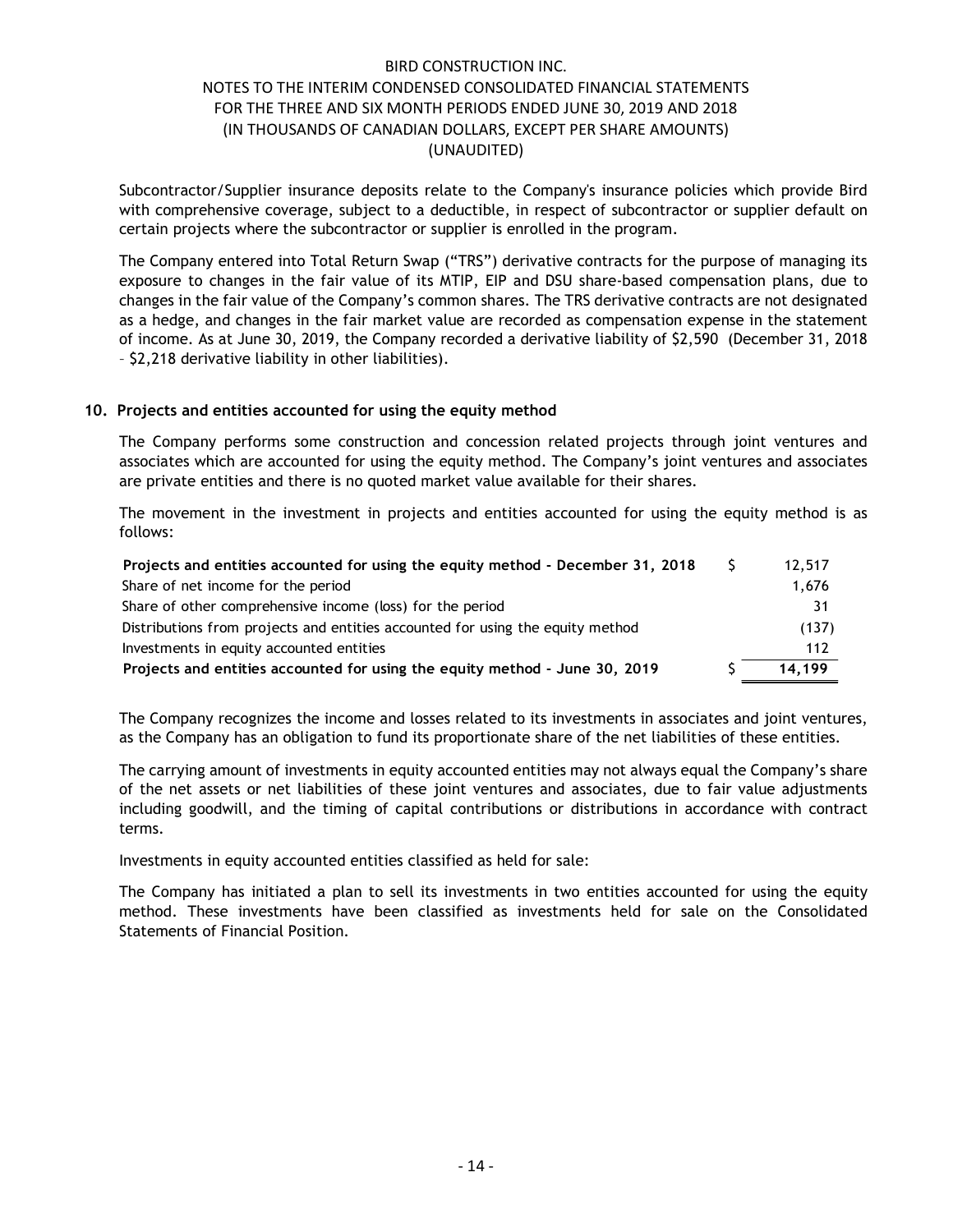### 11. Property and equipment

|                                                                                                                                      |    |                                  | <b>BIRD CONSTRUCTION INC.</b> |                                                              |                                        |                              |                    |
|--------------------------------------------------------------------------------------------------------------------------------------|----|----------------------------------|-------------------------------|--------------------------------------------------------------|----------------------------------------|------------------------------|--------------------|
| NOTES TO THE INTERIM CONDENSED CONSOLIDATED FINANCIAL STATEMENTS<br>FOR THE THREE AND SIX MONTH PERIODS ENDED JUNE 30, 2019 AND 2018 |    |                                  |                               |                                                              |                                        |                              |                    |
|                                                                                                                                      |    |                                  |                               | (IN THOUSANDS OF CANADIAN DOLLARS, EXCEPT PER SHARE AMOUNTS) |                                        |                              |                    |
|                                                                                                                                      |    |                                  | (UNAUDITED)                   |                                                              |                                        |                              |                    |
| <b>Property and equipment</b>                                                                                                        |    |                                  |                               |                                                              |                                        |                              |                    |
|                                                                                                                                      |    |                                  |                               |                                                              | June 30, 2019                          |                              |                    |
|                                                                                                                                      |    |                                  |                               |                                                              | Equipment,                             | Furniture and                |                    |
|                                                                                                                                      |    | Land                             | <b>Buildings</b>              | <b>Building</b><br>improvements                              | trucks and<br>automotive               | office<br>equipment          | Total              |
| Cost                                                                                                                                 |    |                                  |                               |                                                              |                                        |                              |                    |
| Balance December 31, 2018<br>Additions                                                                                               | S. | 1,716                            | 12,432<br>30                  | 8,041<br>124                                                 | 88,148<br>7,283                        | $2,592$ \$<br>80             | 112,929<br>7,517   |
| Disposals                                                                                                                            |    |                                  |                               | $\blacksquare$                                               | (5,657)                                |                              | (5,657)            |
| Balance June 30, 2019                                                                                                                |    | 1,716                            | 12,462                        | 8,165                                                        | 89,774                                 | 2,672                        | 114,789            |
| Accumulated depreciation                                                                                                             |    |                                  |                               |                                                              |                                        |                              |                    |
| Balance December 31, 2018<br>Disposals                                                                                               | \$ |                                  | 5,583                         | 3,844<br>$\blacksquare$                                      | 58,473<br>(4, 953)                     | $1,876$ \$<br>$\blacksquare$ | 69,776<br>(4, 953) |
| Depreciation expense<br>Balance June 30, 2019                                                                                        |    | $\blacksquare$<br>$\blacksquare$ | 315<br>5,898                  | 316<br>4,160                                                 | 3,636<br>57,156                        | 85<br>1,961                  | 4,352<br>69,175    |
|                                                                                                                                      |    |                                  |                               |                                                              |                                        |                              |                    |
| Net book value                                                                                                                       | S. | 1,716                            | 6,564                         | 4,005                                                        | 32,618                                 | $711 \quad$ \$               | 45,614             |
|                                                                                                                                      |    |                                  |                               |                                                              |                                        |                              |                    |
| Right-of-use assets:                                                                                                                 |    |                                  |                               |                                                              |                                        |                              |                    |
| The Company leases several assets including land and buildings, vehicles and furniture and equipment                                 |    |                                  |                               |                                                              |                                        |                              |                    |
| presented below:                                                                                                                     |    |                                  |                               |                                                              |                                        |                              |                    |
|                                                                                                                                      |    |                                  |                               |                                                              | June 30, 2019                          |                              |                    |
|                                                                                                                                      |    |                                  |                               |                                                              | Equipment, Furniture and<br>trucks and | office                       |                    |
|                                                                                                                                      |    |                                  | Land                          | <b>Buildings</b>                                             | automotive                             | equipment                    | Total              |
| Cost<br>Balance December 31, 2018                                                                                                    |    |                                  | 53                            |                                                              | 17,030                                 | $16 \quad$                   | 17,099             |
| January 1, 2019 ROU assets                                                                                                           |    |                                  | ۰.                            | $\blacksquare$<br>15,569                                     | 381                                    | 124                          | 16,074             |
| Balance January 1, 2019                                                                                                              |    |                                  | 53                            | 15,569                                                       | 17,411                                 | 140                          | 33,173             |
| Additions                                                                                                                            |    |                                  | ۰                             | 1,848                                                        | 1,369                                  | $\blacksquare$               | 3,217              |

### Right-of-use assets:

| Additions<br><b>Disposals</b>                                                                        |    |        | 30              | 124              | 7,283<br>(5, 657) | 80               |                | 7,517              |
|------------------------------------------------------------------------------------------------------|----|--------|-----------------|------------------|-------------------|------------------|----------------|--------------------|
| Balance June 30, 2019                                                                                |    | 1,716  | 12,462          | 8,165            | 89,774            | 2,672            |                | (5,657)<br>114,789 |
|                                                                                                      |    |        |                 |                  |                   |                  |                |                    |
| Accumulated depreciation                                                                             |    |        |                 |                  |                   |                  |                |                    |
| Balance December 31, 2018                                                                            | \$ |        | 5,583           | 3,844            | 58,473            | $1,876$ \$       |                | 69,776             |
| Disposals                                                                                            |    |        |                 |                  | (4, 953)          |                  |                | (4, 953)           |
| Depreciation expense                                                                                 |    |        | 315             | 316              | 3,636             | 85               |                | 4,352              |
| Balance June 30, 2019                                                                                |    | $\sim$ | 5,898           | 4,160            | 57,156            | 1,961            |                | 69,175             |
| Net book value                                                                                       | S. | 1,716  | 6,564           | 4,005            | 32,618            | 711              | \$             | 45,614             |
|                                                                                                      |    |        |                 |                  |                   |                  |                |                    |
| Right-of-use assets:                                                                                 |    |        |                 |                  |                   |                  |                |                    |
|                                                                                                      |    |        |                 |                  |                   |                  |                |                    |
| The Company leases several assets including land and buildings, vehicles and furniture and equipment |    |        |                 |                  |                   |                  |                |                    |
| presented below:                                                                                     |    |        |                 |                  |                   |                  |                |                    |
|                                                                                                      |    |        |                 |                  |                   |                  |                |                    |
|                                                                                                      |    |        |                 |                  |                   |                  |                |                    |
|                                                                                                      |    |        |                 |                  | June 30, 2019     |                  |                |                    |
|                                                                                                      |    |        |                 |                  | Equipment,        | Furniture and    |                |                    |
|                                                                                                      |    |        |                 |                  | trucks and        | office           |                |                    |
|                                                                                                      |    |        | Land            | <b>Buildings</b> | automotive        | equipment        |                | Total              |
| Cost                                                                                                 |    |        |                 |                  |                   |                  |                |                    |
| Balance December 31, 2018                                                                            |    |        | 53<br>\$.       |                  | 17,030            | 16 <sup>5</sup>  |                | 17,099             |
| January 1, 2019 ROU assets                                                                           |    |        | ٠               | 15,569           | 381               | 124              |                | 16,074             |
| Balance January 1, 2019                                                                              |    |        | 53              | 15,569           | 17,411            | 140              |                | 33,173             |
| Additions                                                                                            |    |        |                 | 1,848            | 1,369             |                  |                | 3,217              |
| Disposals                                                                                            |    |        |                 |                  | (40)              |                  |                | (40)               |
| Balance June 30, 2019                                                                                |    |        | $\overline{53}$ | 17,417           | 18,740            | 140              | S.             | 36,350             |
|                                                                                                      |    |        |                 |                  |                   |                  |                |                    |
| Accumulated depreciation                                                                             |    |        |                 |                  |                   |                  |                |                    |
| Balance December 31, 2018                                                                            |    |        | \$              |                  | 4,017             |                  | 9 <sup>5</sup> | 4,026              |
| <b>Disposals</b>                                                                                     |    |        |                 |                  | (29)              |                  |                | (29)               |
| Depreciation expense                                                                                 |    |        |                 | 1,278            | 605               | 94               |                | 1,977              |
| Balance June 30, 2019                                                                                |    |        | $\mathbf{r}$    | 1,278            | 4,593             | 103              | <b>S</b>       | 5,974              |
| Net book value                                                                                       |    |        | 53              | 16,139           | 14,147            | $37 \frac{2}{3}$ |                | 30,376             |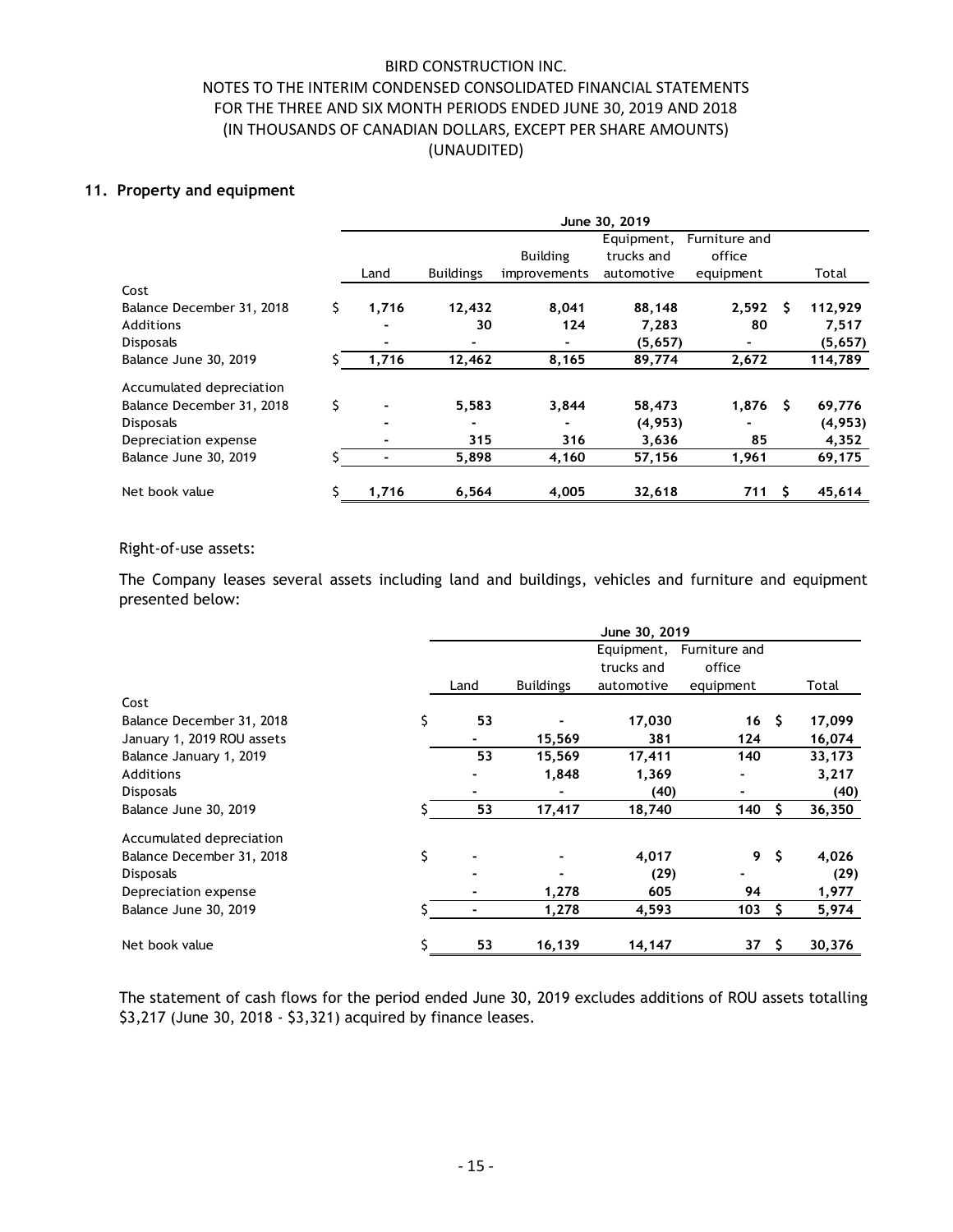### 12. Intangible assets and goodwill

|                                                                      | NOTES TO THE INTERIM CONDENSED CONSOLIDATED FINANCIAL STATEMENTS<br>FOR THE THREE AND SIX MONTH PERIODS ENDED JUNE 30, 2019 AND 2018<br>(IN THOUSANDS OF CANADIAN DOLLARS, EXCEPT PER SHARE AMOUNTS) | <b>BIRD CONSTRUCTION INC.</b><br>(UNAUDITED) |                |                      |                         |                      |
|----------------------------------------------------------------------|------------------------------------------------------------------------------------------------------------------------------------------------------------------------------------------------------|----------------------------------------------|----------------|----------------------|-------------------------|----------------------|
| ntangible assets and goodwill                                        |                                                                                                                                                                                                      |                                              |                |                      |                         |                      |
|                                                                      |                                                                                                                                                                                                      |                                              |                |                      | June 30, 2019           |                      |
|                                                                      |                                                                                                                                                                                                      |                                              |                | Computer<br>Software |                         | Goodwill             |
| Cost                                                                 |                                                                                                                                                                                                      |                                              |                |                      |                         |                      |
| Balance January 1, 2019<br>Additions                                 |                                                                                                                                                                                                      |                                              | \$             | 7,760                | \$<br>173               | 30,540               |
| Disposals<br>Balance June 30, 2019                                   |                                                                                                                                                                                                      |                                              |                | 7,933                |                         | 30,540               |
| Accumulated amortization                                             |                                                                                                                                                                                                      |                                              |                |                      |                         |                      |
| Balance January 1, 2019                                              |                                                                                                                                                                                                      |                                              | \$             | 5,185                | \$                      | 14,151               |
| Disposals<br>Amortization expense                                    |                                                                                                                                                                                                      |                                              |                |                      | 449                     |                      |
| Balance June 30, 2019                                                |                                                                                                                                                                                                      |                                              |                | 5,634                |                         | 14,151               |
| Net book value                                                       |                                                                                                                                                                                                      |                                              |                | 2,299                | S                       | 16,389               |
| Loans and borrowings, credit facilities and right-of-use liabilities |                                                                                                                                                                                                      |                                              |                |                      |                         |                      |
| Loans and Borrowings and Credit facilities:                          |                                                                                                                                                                                                      |                                              |                |                      |                         |                      |
|                                                                      | Maturity                                                                                                                                                                                             |                                              | Interest Rate  |                      | <b>June 30,</b><br>2019 | December 31,<br>2018 |
| Revolving credit facility                                            | December 31, 2021 Variable                                                                                                                                                                           |                                              |                | \$                   | $15,000$ \$             | 15,000               |
| Equipment financing                                                  |                                                                                                                                                                                                      |                                              |                |                      |                         |                      |
| Term loans                                                           | 2020-2024                                                                                                                                                                                            | Fixed                                        | 2.40% to 3.73% |                      | 18,674<br>33,674        | 6,198<br>21,198      |
|                                                                      |                                                                                                                                                                                                      |                                              |                |                      |                         |                      |
| Current portion of loans and borrowings                              |                                                                                                                                                                                                      |                                              |                |                      | 5 986                   | 2.151                |

## 13. Loans and borrowings, credit facilities and right-of-use liabilities

| <b>Disposals</b>                                                                                                    |                            |       |                      | 17 J            |      |              |
|---------------------------------------------------------------------------------------------------------------------|----------------------------|-------|----------------------|-----------------|------|--------------|
|                                                                                                                     |                            |       |                      |                 |      |              |
| Balance June 30, 2019                                                                                               |                            |       |                      | 7,933           |      | 30,540       |
| Accumulated amortization                                                                                            |                            |       |                      |                 |      |              |
| Balance January 1, 2019                                                                                             |                            |       | $\zeta$              | \$<br>5,185     |      | 14,151       |
| Disposals                                                                                                           |                            |       |                      |                 |      |              |
| Amortization expense                                                                                                |                            |       |                      | 449             |      |              |
| Balance June 30, 2019                                                                                               |                            |       |                      | 5,634           |      | 14,151       |
| Net book value                                                                                                      |                            |       |                      | 2,299           |      | 16,389       |
| Loans and borrowings, credit facilities and right-of-use liabilities<br>Loans and Borrowings and Credit facilities: |                            |       |                      |                 |      |              |
|                                                                                                                     |                            |       |                      | <b>June 30,</b> |      | December 31, |
|                                                                                                                     | Maturity                   |       | <b>Interest Rate</b> | 2019            |      | 2018         |
| Revolving credit facility<br>Equipment financing                                                                    | December 31, 2021 Variable |       |                      | \$<br>15,000    | - \$ | 15,000       |
| Term loans                                                                                                          | 2020-2024                  | Fixed | 2.40% to 3.73%       | 18,674          |      | 6,198        |
|                                                                                                                     |                            |       |                      | 33,674          |      | 21,198       |
| Current portion of loans and borrowings                                                                             |                            |       |                      | 5,986           |      | 2,151        |
|                                                                                                                     |                            |       |                      | 27,688 \$       |      | 19,047       |

## Committed revolving operating credit facilities:

The Company has a committed revolving credit facility of up to \$85,000, maturing December 31, 2021. As part of the agreement, the Company provides a general secured interest in the assets of the Company. At June 30, 2019, the Company has \$24,476 letters of credit outstanding on the facility (December 31, 2018 – \$24,291) and has drawn \$15,000 on the facility (December 31, 2018 - \$15,000). The full amount is recorded as non-current, as the facility is due and payable December 31, 2021. Borrowings under the facility bear interest at a rate per annum equal to the Canadian prime rate plus a spread. A commitment fee that varies depending on certain consolidated financial ratios is due on the unutilized portion of the facility. The Company is in compliance with the working capital, minimum equity and debt-to-equity covenants of this facility.

## Committed revolving term loan facility:

The Company has a committed revolving term loan facility totalling \$35,000 for the purpose of financing acquisitions and for working capital advances in support of major projects. The facility matures on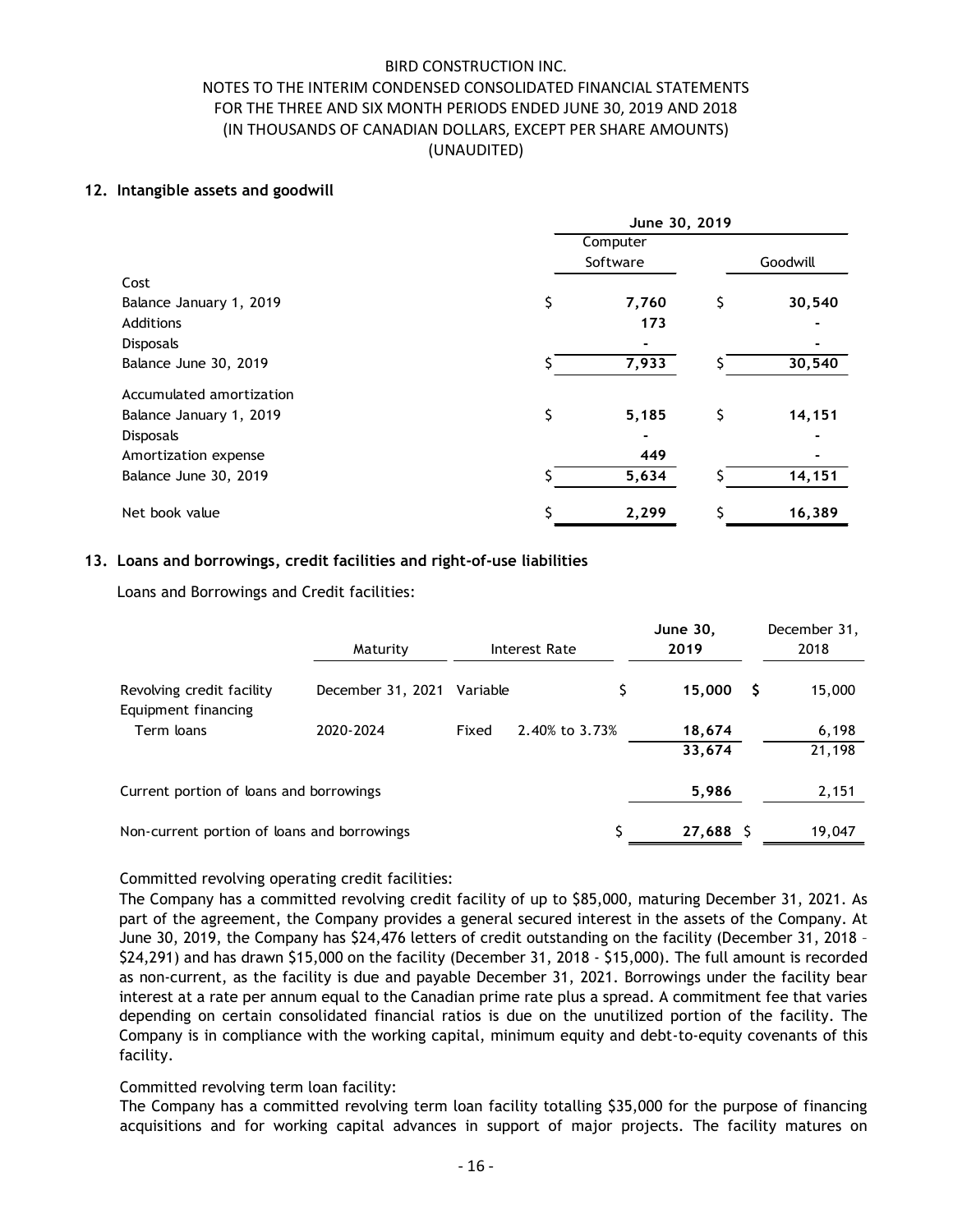December 31, 2020. As of June 30, 2019, the Company has drawn \$nil (December 31, 2018 - \$nil) on the facility. Borrowings under the facility bear interest at a rate per annum equal to the Canadian prime rate plus a spread. A commitment fee that varies depending on certain consolidated financial ratios is due on the unutilized portion of the facility. The Company is in compliance with the working capital, minimum equity and debt-to-equity covenants of this facility.

### Equipment financing:

The Company and its subsidiaries have committed term credit facilities of up to \$45,000 to be used to finance equipment purchases. Borrowings under the facilities are secured by a first charge against the equipment financed using the facilities. As of June 30, 2019, the Company has \$14,715 outstanding on the facilities (December 31, 2018 - \$6,656). Interest on the facilities is charged at a fixed rate based on the Bank of Canada bond rate plus a spread. Interest is paid monthly in arrears.

The Company and its subsidiaries obtained multiple fixed interest rate term loans which were used to finance equipment purchases. Principal repayments and interest are payable monthly, and these term loans are secured by specific equipment of the Company and its subsidiaries.

### Letters of credit facilities:

#### ROU liabilities:

| Letters of credit facilities:<br>The Company has authorized operating lines of credit totalling \$80,000, at June 30, 2019, the lines were<br>drawn for outstanding letters of credit of \$9,156 (December 31, 2018 - \$8,468).                                                                                                                                                                                                                                |           |    |                 |   |              |
|----------------------------------------------------------------------------------------------------------------------------------------------------------------------------------------------------------------------------------------------------------------------------------------------------------------------------------------------------------------------------------------------------------------------------------------------------------------|-----------|----|-----------------|---|--------------|
| The Company also has an agreement with Export Development Canada ("EDC") to provide performance<br>security guarantees for letters of credit issued by financial institutions on behalf of the Company. The<br>Company can only use this facility when letters of credit have been issued as contract security for projects<br>that meet the EDC criteria. EDC has issued performance security guarantees totalling \$8,315 (December 31,<br>$2018 - $5,948$ . |           |    |                 |   |              |
| The letters of credit represent performance guarantees primarily issued in connection with design-build<br>construction contracts related to Public Private Partnerships ("PPP") and other major construction projects.<br>These letters of credit are supported through the hypothecation of certain financial instruments having a<br>market value at June 30, 2019 of \$843 (December 31, 2018 - \$2,645).                                                  |           |    |                 |   |              |
| ROU liabilities:                                                                                                                                                                                                                                                                                                                                                                                                                                               |           |    |                 |   |              |
|                                                                                                                                                                                                                                                                                                                                                                                                                                                                |           |    | <b>June 30,</b> |   | December 31, |
|                                                                                                                                                                                                                                                                                                                                                                                                                                                                | Maturity  |    | 2019            |   | 2018         |
| ROU liabilities                                                                                                                                                                                                                                                                                                                                                                                                                                                | 2020-2034 | S. | 27,367          | S | 8,759        |
|                                                                                                                                                                                                                                                                                                                                                                                                                                                                |           |    | 27,367          |   | 8,759        |
| Current portion of ROU liabilities                                                                                                                                                                                                                                                                                                                                                                                                                             |           |    | 7,058           |   | 3,053        |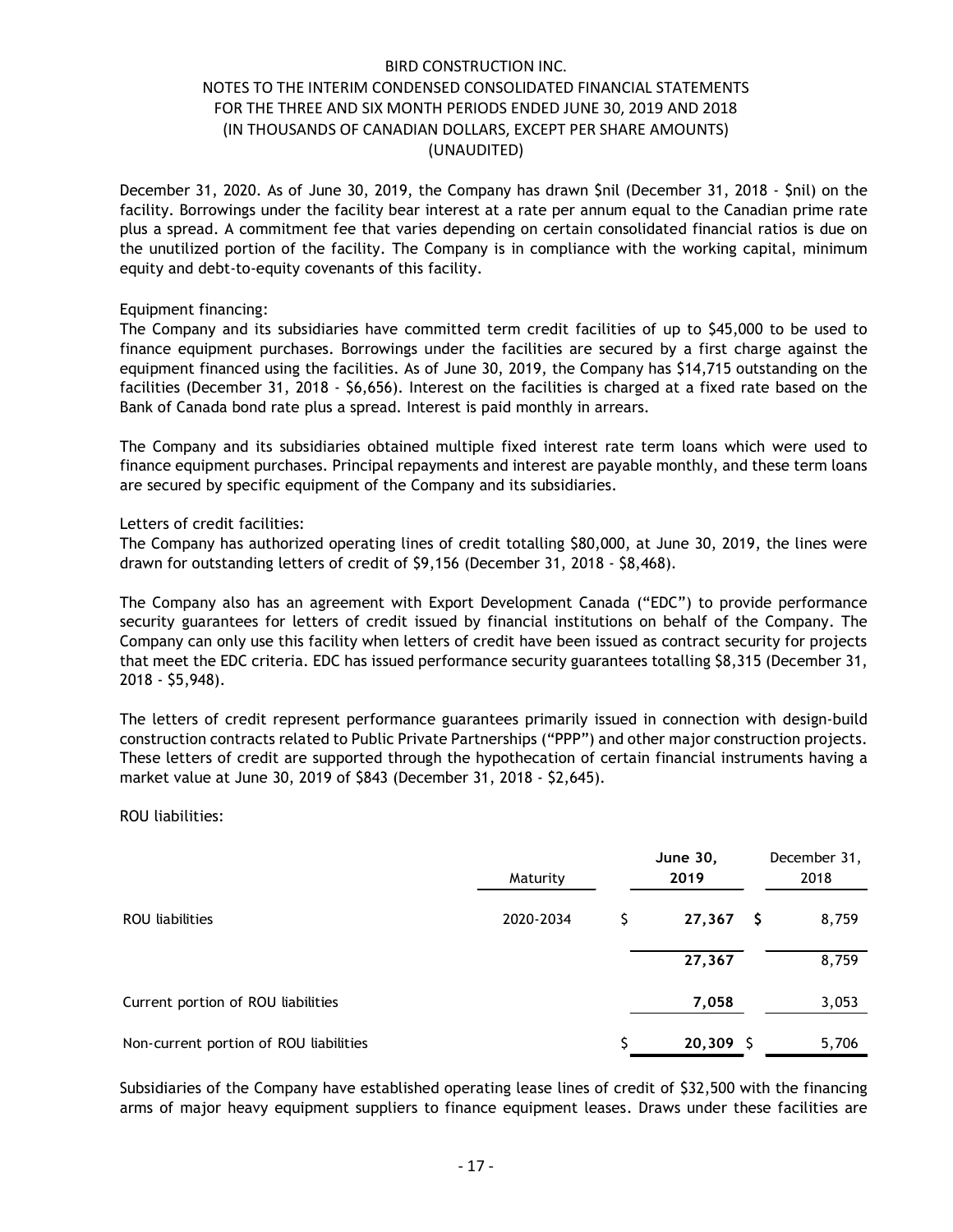|                                                                                                                                                                                                                           | <b>BIRD CONSTRUCTION INC.</b> |                |                        |    |                           |                  |
|---------------------------------------------------------------------------------------------------------------------------------------------------------------------------------------------------------------------------|-------------------------------|----------------|------------------------|----|---------------------------|------------------|
| NOTES TO THE INTERIM CONDENSED CONSOLIDATED FINANCIAL STATEMENTS                                                                                                                                                          |                               |                |                        |    |                           |                  |
| FOR THE THREE AND SIX MONTH PERIODS ENDED JUNE 30, 2019 AND 2018                                                                                                                                                          |                               |                |                        |    |                           |                  |
| (IN THOUSANDS OF CANADIAN DOLLARS, EXCEPT PER SHARE AMOUNTS)                                                                                                                                                              |                               |                |                        |    |                           |                  |
|                                                                                                                                                                                                                           | (UNAUDITED)                   |                |                        |    |                           |                  |
| generally recognized as right of use liabilities, with the lease obligations being secured by the specific<br>leased equipment (see note 22). At June 30, 2019, the subsidiaries had used \$6,295 under these facilities. |                               |                |                        |    |                           |                  |
| The following table provides details of the changes in the Company's Loans and Borrowings and ROU<br>liabilities during the six month period ended June 30, 2019.                                                         |                               |                |                        |    |                           |                  |
|                                                                                                                                                                                                                           | Revolving                     |                |                        |    |                           |                  |
|                                                                                                                                                                                                                           | Credit<br>Facility            |                | Equipment<br>financing |    | <b>ROU</b><br>liabilities | <b>Total</b>     |
| Balance December 31, 2018                                                                                                                                                                                                 | 15,000                        | -S             | 6,198                  | S. | $8,759$ \$                | 29,957           |
| January 1, 2019 ROU liabilities<br>Balance January 1, 2019                                                                                                                                                                | 15,000                        |                | 6,198                  |    | 18,270<br>27,029          | 18,270<br>48,227 |
| Proceeds                                                                                                                                                                                                                  |                               |                | 14,536                 |    |                           | 14,536           |
| Additions to ROU liabilities                                                                                                                                                                                              |                               |                |                        |    | 3,217                     | 3,217            |
| Repayment                                                                                                                                                                                                                 |                               |                | (2,060)                |    | (3, 239)                  | (5, 299)         |
| Interest on ROU liabilities                                                                                                                                                                                               |                               |                |                        |    | 360                       | 360              |
| Balance June 30, 2019                                                                                                                                                                                                     | 15,000                        | S              | 18,674                 |    | $27,367$ \$               | 61,041           |
| The aggregate amount of principal repayments and future minimum lease payments for all loans and<br>borrowings and ROU liabilities is as follows:                                                                         |                               |                |                        |    |                           |                  |
|                                                                                                                                                                                                                           | Revolving                     |                |                        |    |                           |                  |
|                                                                                                                                                                                                                           | Credit                        |                | Equipment              |    | <b>ROU</b>                |                  |
|                                                                                                                                                                                                                           | Facility                      |                | financing              |    | liabilities               | <b>Total</b>     |
| Within 1 year                                                                                                                                                                                                             | \$                            |                | 5,986                  |    | $7,012$ \$                | 12,998           |
| Year 2                                                                                                                                                                                                                    |                               | $\blacksquare$ | 5,675                  |    | 6,484                     | 12,159           |
| Year 3                                                                                                                                                                                                                    |                               | 15,000         | 4,516                  |    | 4,012                     | 23,528           |
| Year 4                                                                                                                                                                                                                    |                               |                | 2,118                  |    | 2,674                     | 4,792            |
| Year 5                                                                                                                                                                                                                    |                               |                | 379                    |    | 2,020                     | 2,399            |
| More than 5 years                                                                                                                                                                                                         |                               |                |                        |    | 9,125                     | 9,125            |
| D <sub>2</sub>                                                                                                                                                                                                            |                               | 15.000         | 10/71                  |    | 24227                     | 2501             |

|                                 |    | Facility            | financing      |    | liabilities | <b>Total</b> |
|---------------------------------|----|---------------------|----------------|----|-------------|--------------|
| Balance December 31, 2018       | S. | 15,000<br>$\sim$ \$ | $6,198$ \$     |    | $8,759$ \$  | 29,957       |
| January 1, 2019 ROU liabilities |    |                     |                |    | 18,270      | 18,270       |
| Balance January 1, 2019         |    | 15,000              | 6,198          |    | 27,029      | 48,227       |
| Proceeds                        |    |                     | 14,536         |    |             | 14,536       |
| Additions to ROU liabilities    |    |                     |                |    | 3,217       | 3,217        |
| Repayment                       |    |                     | (2,060)        |    | (3, 239)    | (5, 299)     |
| Interest on ROU liabilities     |    |                     |                |    | 360         | 360          |
| Balance June 30, 2019           |    | 15,000<br>-S        | 18,674         | -S | $27,367$ \$ | 61,041       |
|                                 |    | Revolving           |                |    |             |              |
|                                 |    | Credit              | Equipment      |    | <b>ROU</b>  |              |
|                                 |    | Facility            | financing      |    | liabilities | <b>Total</b> |
| Within 1 year                   | \$ |                     | 5,986          |    | $7,012$ \$  | 12,998       |
| Year 2                          |    |                     | 5,675          |    | 6,484       | 12,159       |
| Year 3                          |    | 15,000              | 4,516          |    | 4,012       | 23,528       |
| Year 4                          |    |                     | 2,118          |    | 2,674       | 4,792        |
| Year 5                          |    |                     | 379            |    | 2,020       | 2,399        |
| More than 5 years               |    | ۰                   |                |    | 9,125       | 9,125        |
| Balance June 30, 2019           | S. | 15,000              | 18,674         |    | $31,327$ \$ | 65,001       |
| Less interest                   |    | $\blacksquare$      | $\blacksquare$ |    | (3,960)     | (3,960)      |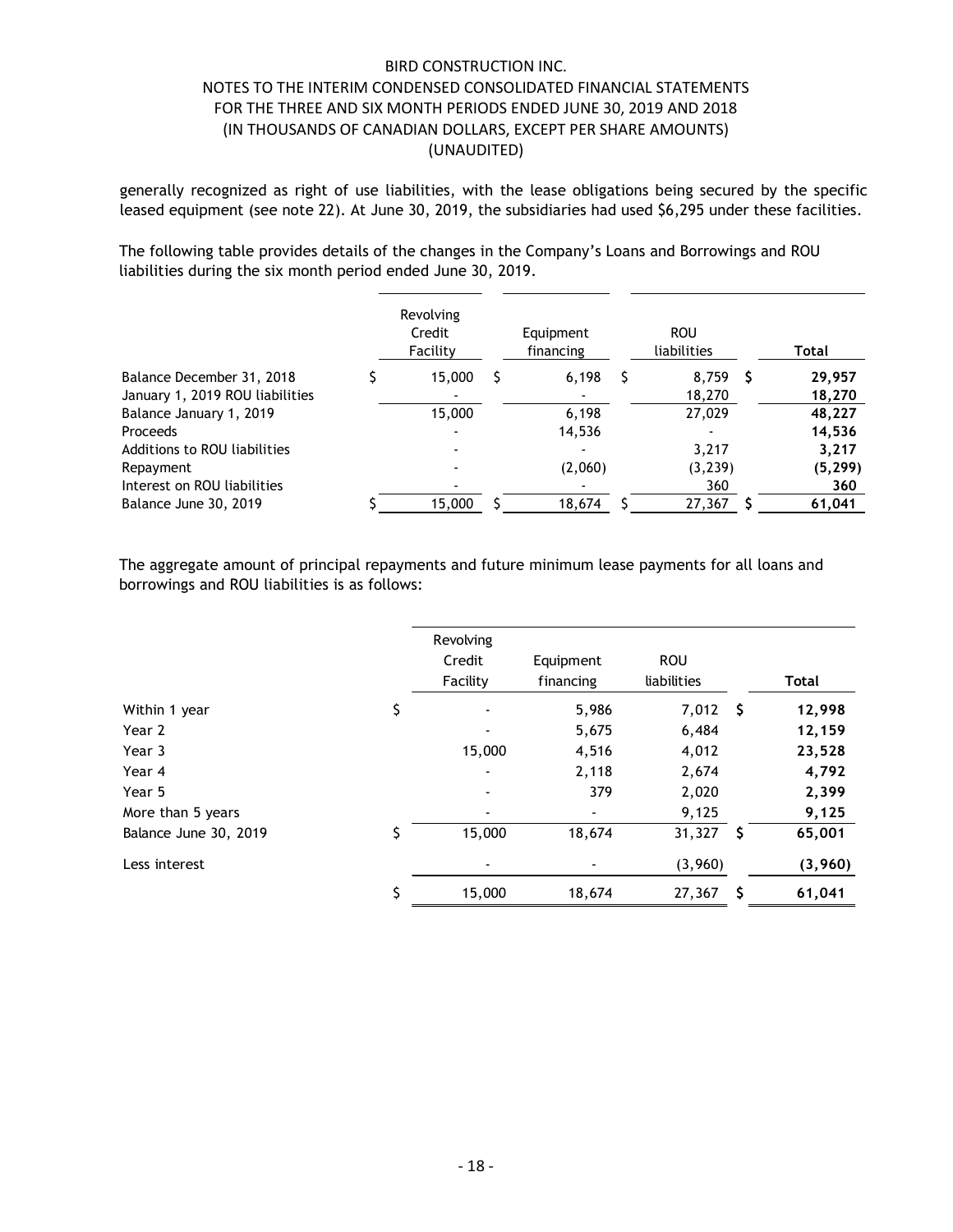## 14. Income taxes

| <b>BIRD CONSTRUCTION INC.</b><br>NOTES TO THE INTERIM CONDENSED CONSOLIDATED FINANCIAL STATEMENTS                                        |     |                                   |               |
|------------------------------------------------------------------------------------------------------------------------------------------|-----|-----------------------------------|---------------|
| FOR THE THREE AND SIX MONTH PERIODS ENDED JUNE 30, 2019 AND 2018                                                                         |     |                                   |               |
| (IN THOUSANDS OF CANADIAN DOLLARS, EXCEPT PER SHARE AMOUNTS)<br>(UNAUDITED)                                                              |     |                                   |               |
| ncome taxes                                                                                                                              |     |                                   |               |
|                                                                                                                                          |     | Six months ended June 30,<br>2019 | 2018          |
|                                                                                                                                          |     |                                   |               |
| <b>Provision for income taxes</b>                                                                                                        |     |                                   |               |
| Income tax expense (recovery) is comprised of:<br>Current income taxes                                                                   | \$  | $(1,573)$ \$                      | (998)         |
| Deferred income taxes                                                                                                                    |     | (342)                             | (3, 541)      |
|                                                                                                                                          |     | (1, 915)                          | (4, 539)      |
| Income tax rate reconciliation                                                                                                           |     |                                   |               |
| Combined federal and provincial income tax rate                                                                                          |     | 27.3%                             | 27.0%         |
| Increases (reductions) applicable to:                                                                                                    |     |                                   |               |
| Non-taxable items                                                                                                                        |     | (0.2%)                            | (0.5%)        |
| Other<br>Effective rate                                                                                                                  |     | (1.2%)<br>25.9%                   | 1.3%<br>27.8% |
|                                                                                                                                          |     |                                   |               |
| The Company's statutory tax rate is the combined federal and provincial tax rates in the jurisdictions in<br>which the Company operates. |     |                                   |               |
|                                                                                                                                          |     |                                   |               |
| Other liabilities                                                                                                                        |     |                                   | December 31,  |
|                                                                                                                                          |     | June 30,                          |               |
|                                                                                                                                          |     | 2019                              | 2018          |
| Liabilities for cash-settled share-based compensation plans (note 16(b))                                                                 | \$. | 5,724<br>$\sqrt{5}$               | 4,374         |
| Leasehold inducement                                                                                                                     |     | 2,094                             | 2,224         |
| Deferred payment                                                                                                                         |     | 756                               | 756           |
| Total return swap derivatives (note 9)                                                                                                   |     | 2,590                             | 2,218         |
| Interest rate swaps                                                                                                                      |     | 110<br>$\overline{1}$             | 54<br>0.121   |

### 15. Other liabilities

|    |                         |      | 27.0%                                                                                                                                           |
|----|-------------------------|------|-------------------------------------------------------------------------------------------------------------------------------------------------|
|    |                         |      |                                                                                                                                                 |
|    |                         |      | (0.5%)                                                                                                                                          |
|    |                         |      | 1.3%                                                                                                                                            |
|    |                         |      | 27.8%                                                                                                                                           |
|    |                         |      |                                                                                                                                                 |
|    |                         |      |                                                                                                                                                 |
|    | <b>June 30,</b><br>2019 |      | December 31,<br>2018                                                                                                                            |
| S. | 5,724                   | - \$ | 4,374                                                                                                                                           |
|    | 2,094                   |      | 2,224                                                                                                                                           |
|    | 756                     |      | 756                                                                                                                                             |
|    | 2,590                   |      | 2,218                                                                                                                                           |
|    | 110                     |      | 54                                                                                                                                              |
|    | 11,274                  | \$   | 9,626                                                                                                                                           |
|    |                         |      |                                                                                                                                                 |
|    | 1,952                   |      | 917                                                                                                                                             |
|    | 261                     |      | 218                                                                                                                                             |
|    | 756                     |      | 756                                                                                                                                             |
|    | 1,324                   |      | 389                                                                                                                                             |
|    |                         | \$.  | 2,280                                                                                                                                           |
|    | 4,293                   |      |                                                                                                                                                 |
|    |                         |      | 27.3%<br>(0.2%)<br>(1.2%)<br>25.9%<br>The Company's statutory tax rate is the combined federal and provincial tax rates in the jurisdictions in |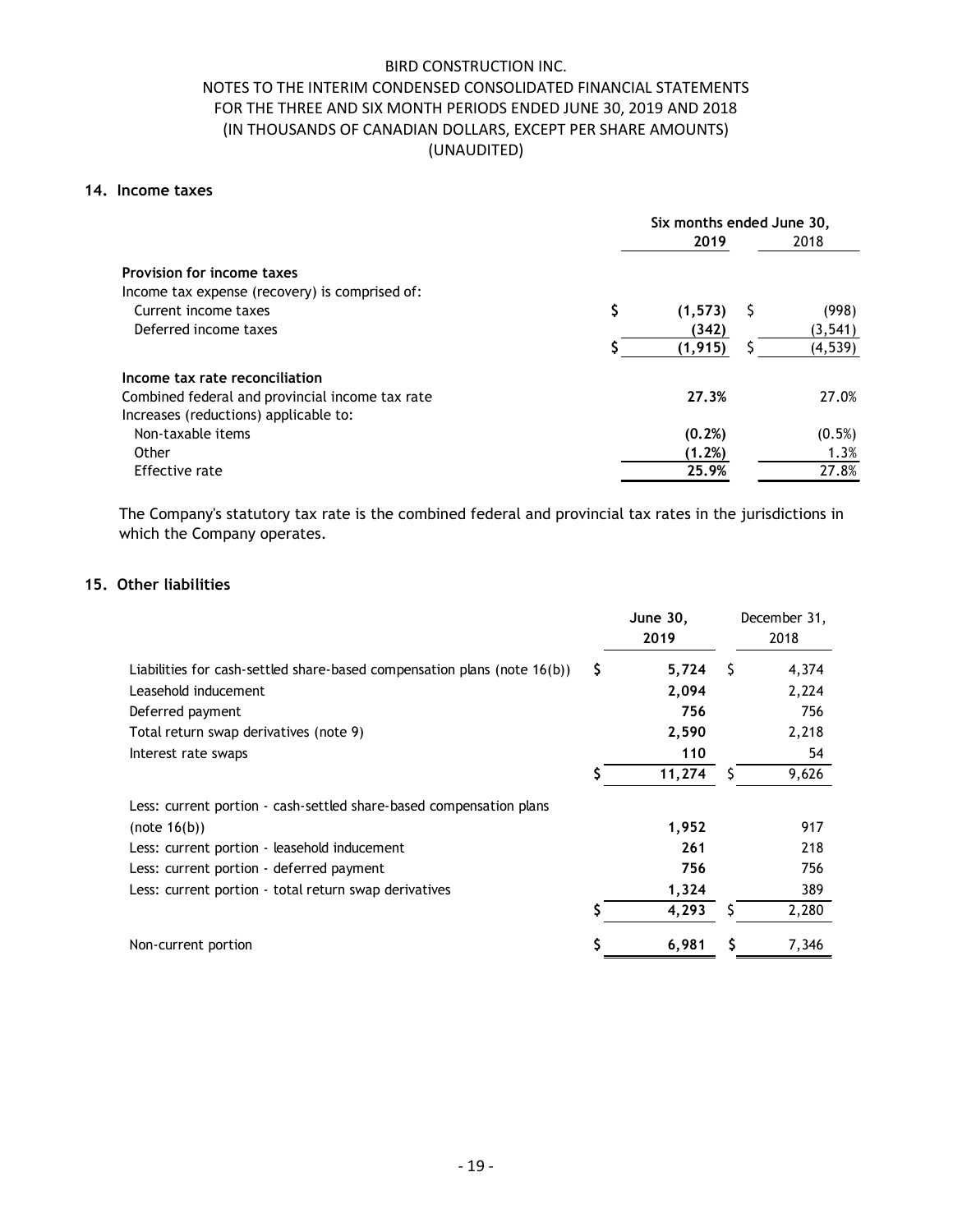## 16. Share-based compensation plans

#### (a) Stock option plan:

|                                                                                                                    | options issued and<br>outstanding                                                                                                                                                                    | options<br>exercisable        | Exercise<br>price | value of the<br>option                 | Expiry date | contractual life<br>(years)        |
|--------------------------------------------------------------------------------------------------------------------|------------------------------------------------------------------------------------------------------------------------------------------------------------------------------------------------------|-------------------------------|-------------------|----------------------------------------|-------------|------------------------------------|
| The following table summarizes information about stock options outstanding and exercisable as at<br>June 30, 2019: | Number of stock Number of stock                                                                                                                                                                      |                               |                   | Weighted<br>average fair               |             | Remaining                          |
| Outstanding at June 30, 2019                                                                                       |                                                                                                                                                                                                      |                               |                   | 100,000                                | S           | 11.87                              |
| Expired during the period                                                                                          |                                                                                                                                                                                                      |                               |                   | (390,000)                              |             | 13.98                              |
| Outstanding at December 31, 2018                                                                                   |                                                                                                                                                                                                      |                               |                   | 490,000                                | S           | 13.55                              |
|                                                                                                                    |                                                                                                                                                                                                      |                               |                   | Number of share<br>options outstanding |             | Weighted average<br>exercise price |
| Details of changes in the balance of stock options outstanding are as follows:                                     |                                                                                                                                                                                                      |                               |                   |                                        |             |                                    |
| Stock option plan:                                                                                                 |                                                                                                                                                                                                      |                               |                   |                                        |             |                                    |
| Share-based compensation plans                                                                                     |                                                                                                                                                                                                      |                               |                   |                                        |             |                                    |
|                                                                                                                    | NOTES TO THE INTERIM CONDENSED CONSOLIDATED FINANCIAL STATEMENTS<br>FOR THE THREE AND SIX MONTH PERIODS ENDED JUNE 30, 2019 AND 2018<br>(IN THOUSANDS OF CANADIAN DOLLARS, EXCEPT PER SHARE AMOUNTS) | <b>BIRD CONSTRUCTION INC.</b> | (UNAUDITED)       |                                        |             |                                    |

|                       |                    |                 |                    | Weighted     |                 |                  |  |
|-----------------------|--------------------|-----------------|--------------------|--------------|-----------------|------------------|--|
|                       | Number of stock    | Number of stock |                    | average fair | Remaining       |                  |  |
|                       | options issued and | options         | Exercise           | value of the |                 | contractual life |  |
|                       | outstanding        | exercisable     | price              | option       | Expiry date     | (years)          |  |
|                       |                    |                 |                    |              |                 |                  |  |
| January 1, 2015 Grant | 100,000            | 100,000         | 11.87 <sub>5</sub> | 1.16         | January 1, 2022 | 2.5              |  |

|                                                                                                                                     | Number of stock Number of stock<br>options issued and<br>outstanding | options<br>exercisable |    | Exercise<br>price  | Weighted<br>average fair<br>value of the<br>option | Expiry date          |     | Remaining<br>contractual life<br>(years)                                                            |
|-------------------------------------------------------------------------------------------------------------------------------------|----------------------------------------------------------------------|------------------------|----|--------------------|----------------------------------------------------|----------------------|-----|-----------------------------------------------------------------------------------------------------|
| January 1, 2015 Grant                                                                                                               | 100,000                                                              | 100,000                | S. | $11.87\frac{1}{2}$ |                                                    | 1.16 January 1, 2022 |     | 2.5                                                                                                 |
| during the six month period ended June 30, 2019. This compares to an expense of \$4 during the first six                            |                                                                      |                        |    |                    |                                                    |                      |     | All outstanding options have fully vested. There was no stock-based compensation expense recognized |
| months of 2018.<br>Medium term incentive plan ("MTIP"), Equity incentive plan ("EIP") and Deferred share unit plan ("DSU<br>Plan"): |                                                                      |                        |    |                    |                                                    |                      |     |                                                                                                     |
|                                                                                                                                     |                                                                      |                        |    |                    | <b>June 30,</b><br>2019                            |                      |     | December 31,<br>2018                                                                                |
| <b>MTIP</b> liability<br>EIP liability                                                                                              |                                                                      |                        |    |                    | \$                                                 | 1,403<br>2,143       | \$. | 1,226<br>1,336                                                                                      |
| DSU liability<br>Liabilities for cash-settled share-based compensation plans                                                        |                                                                      |                        |    |                    |                                                    | 2,178<br>5,724       | \$  | 1,812<br>4,374                                                                                      |
| Less: current portion - MTIP liability<br>Less: current portion - EIP liability                                                     |                                                                      |                        |    |                    |                                                    | 978<br>974<br>1,952  | \$. | 917<br>917                                                                                          |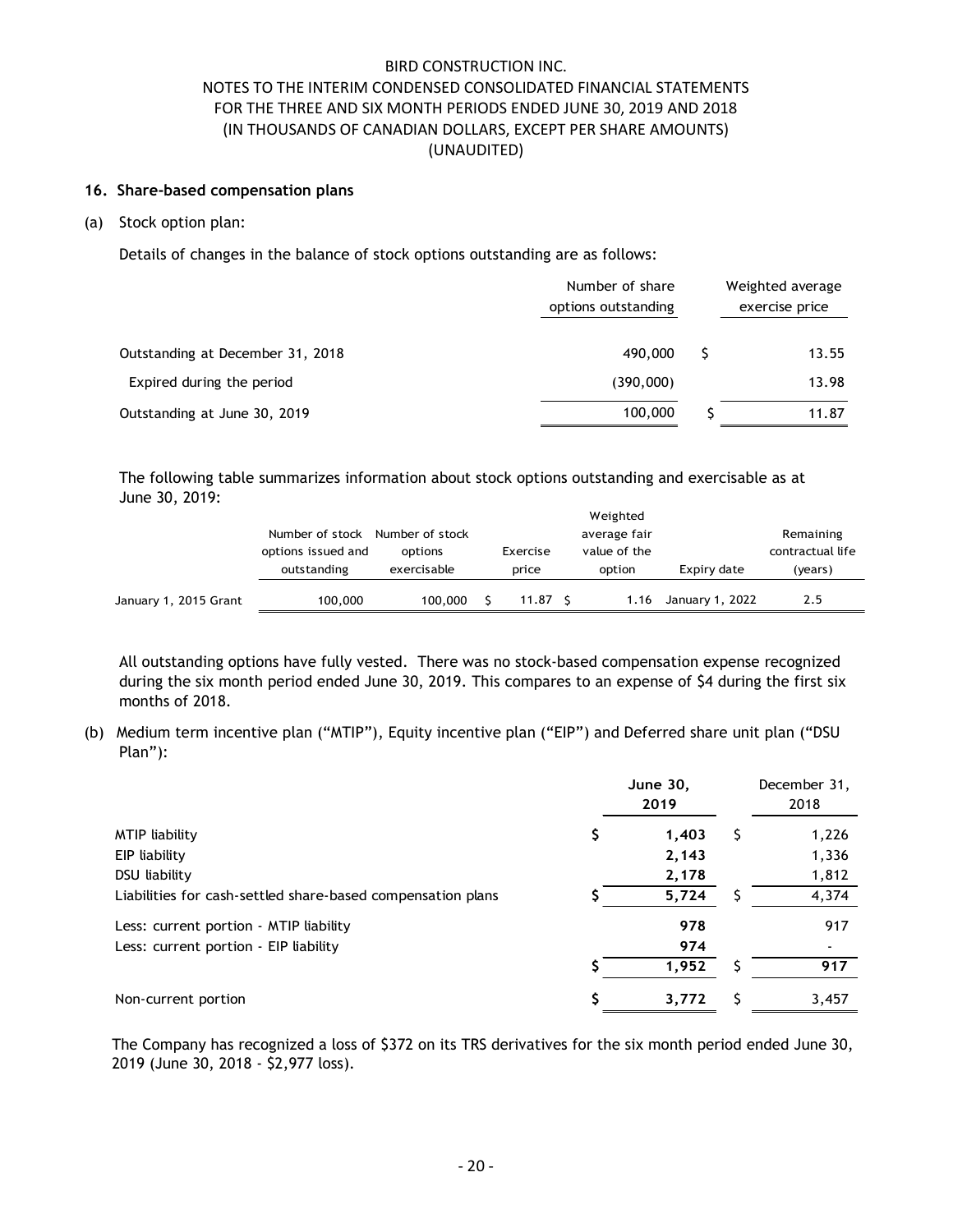### 17. Shareholders' capital

The Company is authorized to issue an unlimited number of common shares and has 42,516,853 issued and outstanding common shares as at June 30, 2019. The Company is authorized to issue preference shares in series with rights set by the Board of Directors, up to a balance not to exceed 35% of the outstanding common shares. BIRD CONSTRUCTION INC.<br>
FOR THE THREE AND SIX MONTH PERIODS ENDED JINNE 30, 2019 AND 2018<br>
(IN THOUSANDS OF CANADIAN COLLARS, EXCEPT PER SHARE AMOUNTS)<br>
(UNAUDITED)<br>
(UNAUDITED)<br>
Shareholders' capital<br>
The Company is autho

|                                              | Number of shares | Amount |  |
|----------------------------------------------|------------------|--------|--|
| Balance, June 30, 2019 and December 31, 2018 | 42.516.853       | 42,527 |  |

### 18. Earnings per share

|                                                                                                                                                                                                                                                                                                                                             |   | (UNAUDITED)                 |    | (IN THOUSANDS OF CANADIAN DOLLARS, EXCEPT PER SHARE AMOUNTS) |       |             |                           |
|---------------------------------------------------------------------------------------------------------------------------------------------------------------------------------------------------------------------------------------------------------------------------------------------------------------------------------------------|---|-----------------------------|----|--------------------------------------------------------------|-------|-------------|---------------------------|
| Shareholders' capital                                                                                                                                                                                                                                                                                                                       |   |                             |    |                                                              |       |             |                           |
| The Company is authorized to issue an unlimited number of common shares and has 42,516,853 issued and<br>outstanding common shares as at June 30, 2019. The Company is authorized to issue preference shares in<br>series with rights set by the Board of Directors, up to a balance not to exceed 35% of the outstanding<br>common shares. |   |                             |    |                                                              |       |             |                           |
|                                                                                                                                                                                                                                                                                                                                             |   |                             |    | Number of shares                                             |       |             | Amount                    |
| Balance, June 30, 2019 and December 31, 2018                                                                                                                                                                                                                                                                                                |   |                             |    | 42,516,853                                                   |       | S.          | 42,527                    |
| Earnings per share                                                                                                                                                                                                                                                                                                                          |   |                             |    |                                                              |       |             |                           |
| Details of the calculation of earnings per share are as follows:                                                                                                                                                                                                                                                                            |   |                             |    |                                                              |       |             |                           |
|                                                                                                                                                                                                                                                                                                                                             |   | Three months ended June 30, |    |                                                              |       |             | Six months ended June 30, |
| Profit (loss) attributable to shareholders                                                                                                                                                                                                                                                                                                  |   | 2019                        |    | 2018                                                         | 2019  |             | 2018                      |
| (basic and diluted)                                                                                                                                                                                                                                                                                                                         | Ş | 1,001                       |    | $(5, 344)$ \$                                                |       | (5, 465)    | (11, 752)                 |
| Average number of common shares outstanding<br>Effect of stock options on issue                                                                                                                                                                                                                                                             |   | 42,516,853                  |    | 42,516,853                                                   |       | 42,516,853  | 42,516,853                |
| Weighted average number of common<br>shares (diluted)                                                                                                                                                                                                                                                                                       |   | 42,516,853                  |    | 42,516,853                                                   |       | 42,516,853  | 42,516,853                |
| Basic and diluted earnings (loss) per share                                                                                                                                                                                                                                                                                                 | Ş | 0.02                        | -Ş | $(0.13)$ \$                                                  |       | $(0.13)$ \$ | (0.28)                    |
| At June 30, 2019, 100,000 options (December 31, 2018 - 490,000 options) were excluded from the diluted<br>weighted average number of common shares calculation as their effect would have been anti-dilutive.<br><b>Provisions</b>                                                                                                          |   |                             |    |                                                              |       |             |                           |
|                                                                                                                                                                                                                                                                                                                                             |   |                             |    |                                                              |       |             |                           |
|                                                                                                                                                                                                                                                                                                                                             |   |                             |    | June 30,<br>2019                                             |       |             | December 31,<br>2018      |
| Warranty claims and other                                                                                                                                                                                                                                                                                                                   |   |                             |    | \$                                                           | 5,543 | \$          | 6,666                     |
|                                                                                                                                                                                                                                                                                                                                             |   |                             |    |                                                              | 2,396 |             | 1,927                     |
| Legal claims                                                                                                                                                                                                                                                                                                                                |   |                             |    |                                                              | 7,939 |             | 8,593                     |

#### 19. Provisions

| <b>June 30,</b> | December 31, |
|-----------------|--------------|
| 2019            | 2018         |
| 5,543           | 6,666        |
| 2,396           | 1,927        |
| 7,939           | 8,593        |
|                 |              |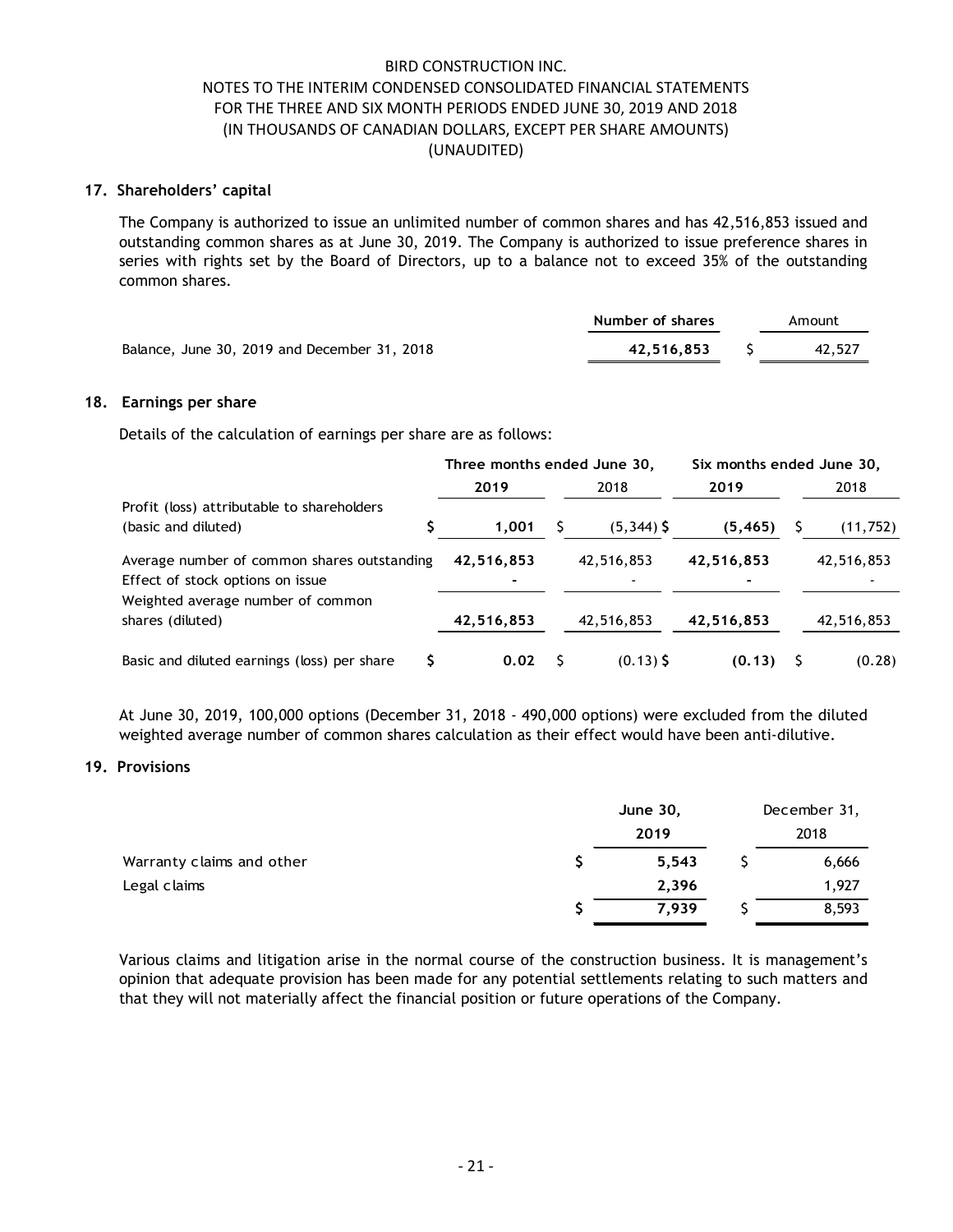### 20. Finance income

| NOTES TO THE INTERIM CONDENSED CONSOLIDATED FINANCIAL STATEMENTS<br>FOR THE THREE AND SIX MONTH PERIODS ENDED JUNE 30, 2019 AND 2018<br>(IN THOUSANDS OF CANADIAN DOLLARS, EXCEPT PER SHARE AMOUNTS)<br><b>Finance income</b> | <b>BIRD CONSTRUCTION INC.</b><br>(UNAUDITED) |                                   |    |      |
|-------------------------------------------------------------------------------------------------------------------------------------------------------------------------------------------------------------------------------|----------------------------------------------|-----------------------------------|----|------|
|                                                                                                                                                                                                                               |                                              |                                   |    |      |
|                                                                                                                                                                                                                               |                                              | Six months ended June 30,<br>2019 |    | 2018 |
| Interest income                                                                                                                                                                                                               |                                              | 1,129                             | \$ | 607  |
|                                                                                                                                                                                                                               |                                              | 1,129                             | ς  | 607  |
| Finance and other costs                                                                                                                                                                                                       |                                              |                                   |    |      |
|                                                                                                                                                                                                                               |                                              | Six months ended June 30,         |    |      |
|                                                                                                                                                                                                                               |                                              |                                   |    |      |

### 21. Finance and other costs

| FOR THE THREE AND SIX MONTH PERIODS ENDED JUNE 30, 2019 AND 2018<br>(IN THOUSANDS OF CANADIAN DOLLARS, EXCEPT PER SHARE AMOUNTS)<br>(UNAUDITED) |   |                           |   |             |
|-------------------------------------------------------------------------------------------------------------------------------------------------|---|---------------------------|---|-------------|
| ). Finance income                                                                                                                               |   |                           |   |             |
|                                                                                                                                                 |   | Six months ended June 30, |   |             |
| Interest income                                                                                                                                 | S | 2019<br>1,129             |   | 2018<br>607 |
|                                                                                                                                                 |   | 1,129                     |   | 607         |
| Finance and other costs                                                                                                                         |   |                           |   |             |
|                                                                                                                                                 |   | Six months ended June 30, |   |             |
| Interest on loans and borrowings                                                                                                                | S | 2019<br>800               | ς | 2018<br>816 |
| Interest on ROU liabilities                                                                                                                     |   | 467                       |   |             |
| Loss on interest rate swaps (note 7 and note 15)                                                                                                |   | 561                       |   | 224         |
| Interest on non-recourse project financing (note 7)                                                                                             |   | 547                       |   | 668         |
| Other                                                                                                                                           |   | 393                       |   | 274         |
|                                                                                                                                                 |   | 2,768                     |   | 1,982       |

## 22. Commitments and contingencies

#### (a) Commitments:

Outstanding surety lien bonds issued on behalf of the Company in connection with liens by subcontractors and suppliers at June 30, 2019 totalled \$62,435 (December 31, 2018 - \$43,301).

The Company has acquired minority equity interests in a number of PPP concession entities (note 10), which requires the Company to make \$5,859 in future capital injections. These commitments have been secured by letters of credit totalling \$5,859 (December 31, 2018 - \$5,859).

(b) Contingencies:

The Company is contingently liable for the usual contractor's obligations relating to performance and completion of construction contracts. These include the Company's contingent liability for the performance obligations of its subcontractors. Where possible and appropriate, the Company obtains performance bonds, subcontract/supplier insurance or alternative security from subcontractors. However, where this is not possible, the Company is exposed to the risk that subcontractors will fail to meet their performance obligations. In that eventuality, the Company would be obliged to complete the subcontractor's contract, generally by engaging another subcontractor, and the cost of completing the work could exceed the original subcontract price. The Company makes appropriate provisions in the financial statements for all known liabilities relating to subcontractor defaults.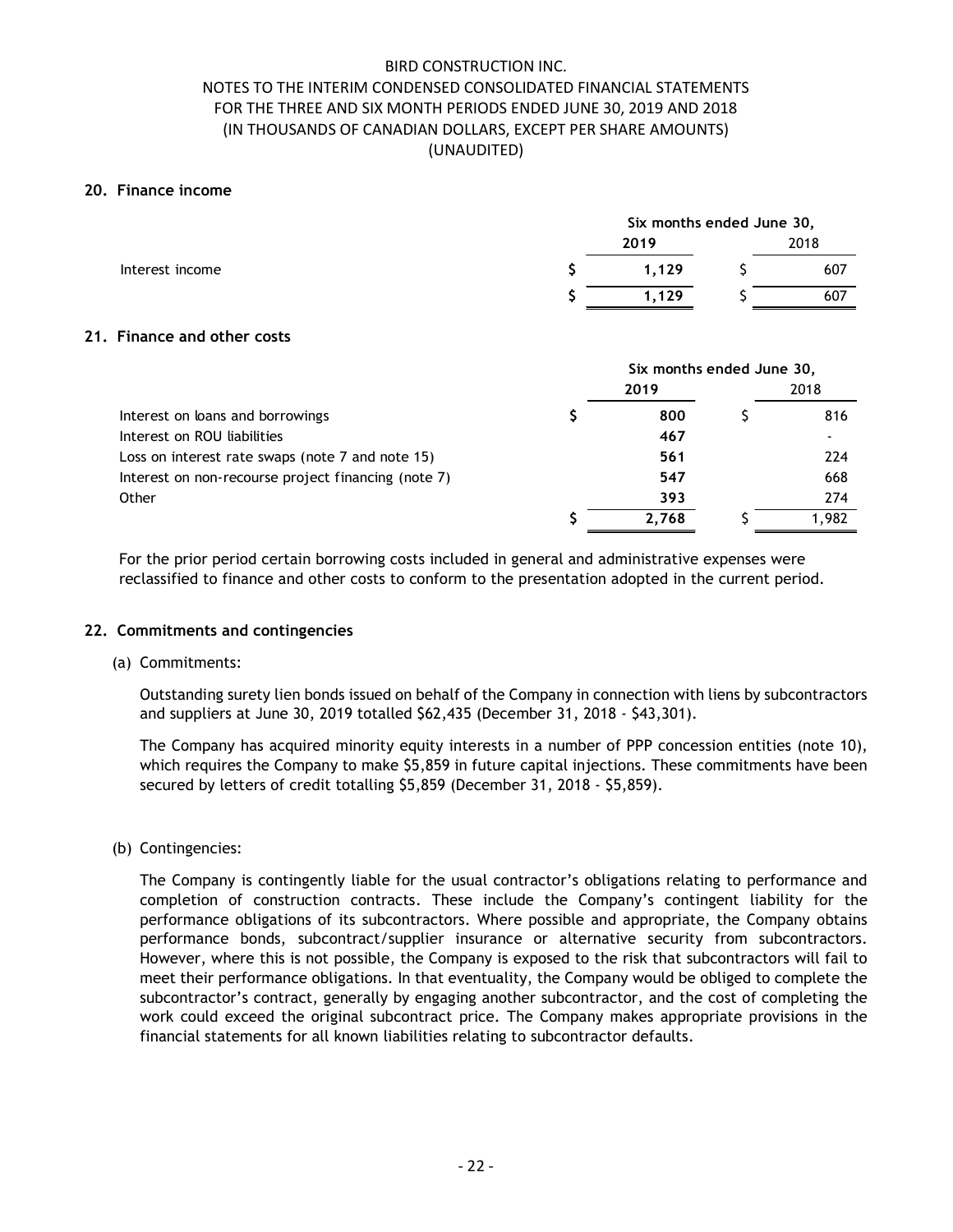### 23. Other cash flow information

| <b>BIRD CONSTRUCTION INC.</b><br>NOTES TO THE INTERIM CONDENSED CONSOLIDATED FINANCIAL STATEMENTS<br>FOR THE THREE AND SIX MONTH PERIODS ENDED JUNE 30, 2019 AND 2018<br>(IN THOUSANDS OF CANADIAN DOLLARS, EXCEPT PER SHARE AMOUNTS)<br>(UNAUDITED) |    |                           |                 |
|------------------------------------------------------------------------------------------------------------------------------------------------------------------------------------------------------------------------------------------------------|----|---------------------------|-----------------|
|                                                                                                                                                                                                                                                      |    |                           |                 |
|                                                                                                                                                                                                                                                      |    |                           |                 |
|                                                                                                                                                                                                                                                      |    |                           |                 |
|                                                                                                                                                                                                                                                      |    |                           |                 |
| Other cash flow information                                                                                                                                                                                                                          |    |                           |                 |
|                                                                                                                                                                                                                                                      |    |                           |                 |
|                                                                                                                                                                                                                                                      |    | Six months ended June 30, |                 |
|                                                                                                                                                                                                                                                      |    | 2019                      | 2018            |
| Changes in non-cash working capital relating to operating activities<br>Accounts receivable                                                                                                                                                          |    | (1,685)                   | \$<br>(96, 153) |
| Contract assets                                                                                                                                                                                                                                      | Ş  | (3, 311)                  | 4,114           |
| Contract assets - alternative finance projects                                                                                                                                                                                                       |    | (19, 728)                 | 73,951          |
| Prepaid expenses                                                                                                                                                                                                                                     |    | 1,195                     | 799             |
| Inventory and other assets                                                                                                                                                                                                                           |    | 190                       | 26              |
| Accounts payable                                                                                                                                                                                                                                     |    | (73, 834)                 | (32, 722)       |
| Contract liabilities                                                                                                                                                                                                                                 |    | 30,008                    | (137)           |
| <b>Provisions</b>                                                                                                                                                                                                                                    |    | (654)                     | (2,747)         |
| Medium term incentive plan and other                                                                                                                                                                                                                 |    | (25)                      | (892)           |
|                                                                                                                                                                                                                                                      |    | (67, 844)                 | (53, 761)       |
|                                                                                                                                                                                                                                                      |    |                           |                 |
| Contract assets - alternative finance project changes are driven by design build finance projects. Refer to note 7<br>for loan proceeds to fund contract assets - alternative finance projects.                                                      |    |                           |                 |
|                                                                                                                                                                                                                                                      |    | <b>June 30,</b>           | December 31,    |
|                                                                                                                                                                                                                                                      |    | 2019                      | 2018            |
| Cash and cash equivalents                                                                                                                                                                                                                            |    |                           |                 |
| Cash                                                                                                                                                                                                                                                 | \$ | 38,484                    | \$<br>113,993   |
| Cash held for joint operations                                                                                                                                                                                                                       |    | 56,801                    | 43,158          |
|                                                                                                                                                                                                                                                      |    | 6,725                     | 1,769           |
| Bankers' acceptances and short-term deposits                                                                                                                                                                                                         |    |                           |                 |

| Contract liabilities                                                                                               |    | 30,008           | (137)                |
|--------------------------------------------------------------------------------------------------------------------|----|------------------|----------------------|
| Provisions                                                                                                         |    | (654)            | (2,747)              |
| Medium term incentive plan and other                                                                               |    | (25)             | (892)                |
|                                                                                                                    |    | (67, 844)        | (53, 761)            |
| Contract assets - alternative finance project changes are driven by design build finance projects. Refer to note 7 |    |                  |                      |
| for loan proceeds to fund contract assets - alternative finance projects.                                          |    |                  |                      |
|                                                                                                                    |    | June 30,<br>2019 | December 31,<br>2018 |
| Cash and cash equivalents                                                                                          |    |                  |                      |
| Cash                                                                                                               |    | 38,484           | 113,993              |
| Cash held for joint operations                                                                                     |    | 56,801           | 43,158               |
| Bankers' acceptances and short-term deposits                                                                       |    | 6,725            | 1,769                |
|                                                                                                                    |    | 102,010          | 158,920              |
|                                                                                                                    |    |                  |                      |
| Cash, bankers' acceptances and short-term deposits include restricted cash and cash equivalents that were          |    |                  |                      |
| deposited as collateral for letters of credit issued by the Company. As such, these amounts are not available for  |    |                  |                      |
| general operating purposes.                                                                                        |    |                  |                      |
| Restricted cash and cash equivalents                                                                               |    |                  |                      |
| Cash and cash equivalents held to support letters of credit (note 13)                                              | S. | 843              | 2,645                |
| Cash deposited in restricted accounts for special projects (note 7)                                                |    | 7,395            | 1,870                |
|                                                                                                                    |    | 8,238            | 4,515                |
| Support for Letters of Credit:                                                                                     |    |                  |                      |
| In the normal course of business, the Company issues letters of credit on certain projects to guarantee its        |    |                  |                      |
| performance. These projects are typically design-build contracts relating to PPP arrangements and other            |    |                  |                      |
| major construction projects. In certain instances, the letters of credit are supported by the hypothecation        |    |                  |                      |
|                                                                                                                    |    |                  |                      |

#### Restricted cash and cash equivalents

| Cash and cash equivalents held to support letters of credit (note 13) | 843   | 2.645 |
|-----------------------------------------------------------------------|-------|-------|
| Cash deposited in restricted accounts for special projects (note 7)   | 7.395 | 1.870 |
|                                                                       | 8.238 | 4.515 |

## Support for Letters of Credit:

In the normal course of business, the Company issues letters of credit on certain projects to guarantee its performance. These projects are typically design-build contracts relating to PPP arrangements and other major construction projects. In certain instances, the letters of credit are supported by the hypothecation of cash and cash equivalents that are not available for general corporate purposes (note 13).

#### Blocked Accounts:

The terms of non-recourse project financing require scheduled loan advances to be deposited in a blocked bank account which cannot be accessed directly by the Company for general corporate purposes. Upon recommendation by the lender's technical advisor, cash is released monthly from the blocked account and paid to the Company based on the progress made on the related construction project. Once PPP projects that only involve short term financing reach final completion and the debt is repaid, any remaining amounts in the project accounts become unrestricted and available for general corporate purposes.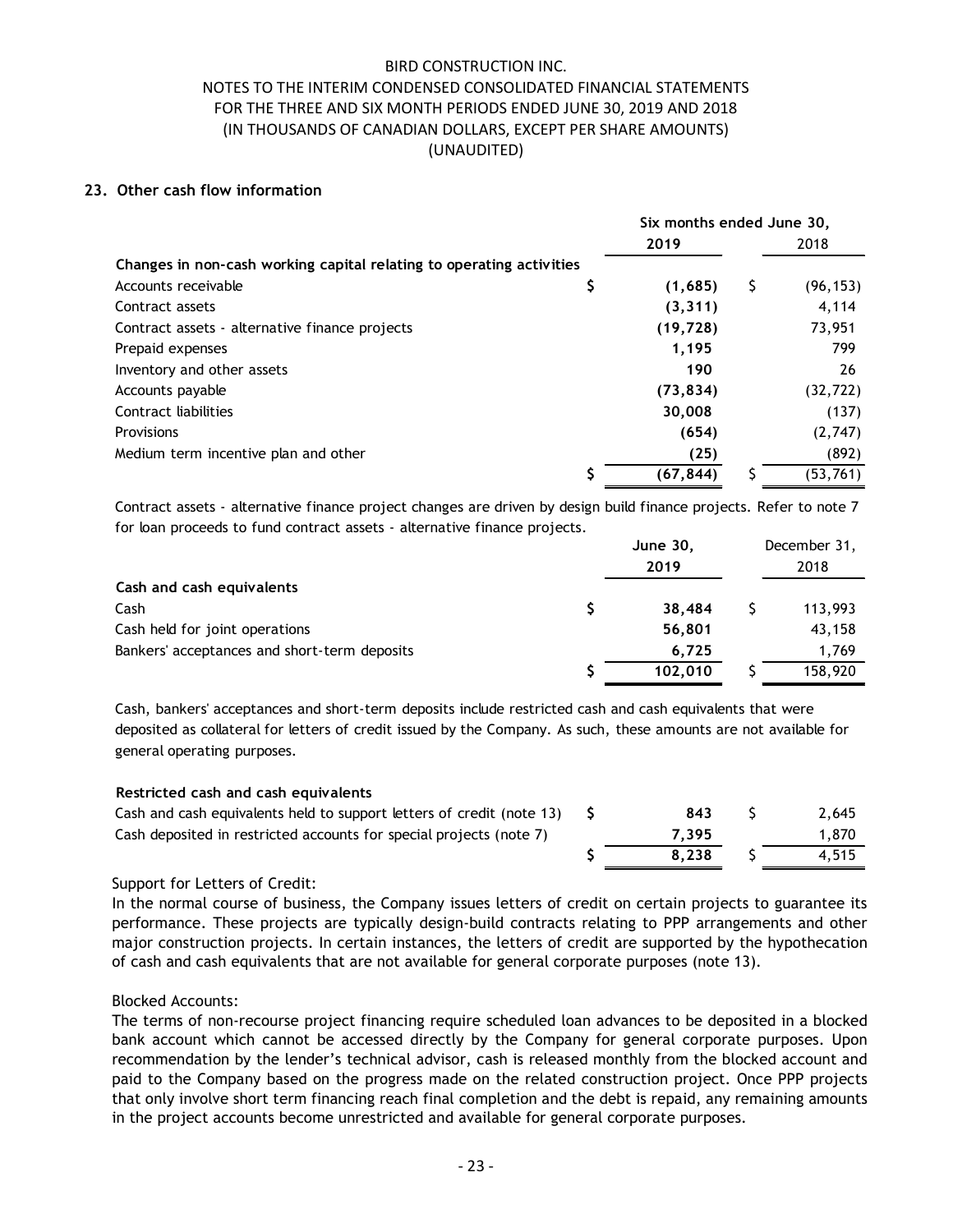### 24. Financial instruments

## A. Classification and fair value of financial instruments:

| (UNAUDITED)                                                |    | NOTES TO THE INTERIM CONDENSED CONSOLIDATED FINANCIAL STATEMENTS<br>FOR THE THREE AND SIX MONTH PERIODS ENDED JUNE 30, 2019 AND 2018<br>(IN THOUSANDS OF CANADIAN DOLLARS, EXCEPT PER SHARE AMOUNTS) |     |                  |
|------------------------------------------------------------|----|------------------------------------------------------------------------------------------------------------------------------------------------------------------------------------------------------|-----|------------------|
| <b>Financial instruments</b>                               |    |                                                                                                                                                                                                      |     |                  |
| Classification and fair value of financial instruments:    |    |                                                                                                                                                                                                      |     |                  |
|                                                            |    | <b>June 30,</b>                                                                                                                                                                                      |     | December 31,     |
|                                                            |    | 2019                                                                                                                                                                                                 |     | 2018             |
| Financial instruments at fair value through profit or loss |    |                                                                                                                                                                                                      |     |                  |
| Non-recourse project financing - interest rate swaps       | Ş. | (1, 118)                                                                                                                                                                                             | S   | (613)            |
| Interest rate swaps<br>TRS derivatives                     |    | (110)<br>(2, 590)                                                                                                                                                                                    |     | (54)<br>(2, 218) |
|                                                            | S  | (3, 818)                                                                                                                                                                                             | S   | (2,885)          |
|                                                            |    |                                                                                                                                                                                                      |     |                  |
| Financial assets and financial liabilities                 |    |                                                                                                                                                                                                      |     |                  |
| <b>Financial assets</b>                                    |    |                                                                                                                                                                                                      |     |                  |
| Cash and cash equivalents                                  | \$ | 102,010                                                                                                                                                                                              | \$. | 158,920          |
| Accounts receivable                                        |    | 339,366                                                                                                                                                                                              |     | 337,663          |
| Other non-current assets                                   |    | 5,063                                                                                                                                                                                                |     | 6,852            |
| Short-term investments                                     |    |                                                                                                                                                                                                      |     | 1,705            |
|                                                            | S  | 446,439                                                                                                                                                                                              | Ŝ   | 505,140          |
| <b>Financial liabilities</b>                               |    |                                                                                                                                                                                                      |     |                  |
| Accounts payable                                           | \$ | (309, 600)                                                                                                                                                                                           | \$  | (383, 608)       |
| Dividends pavable to shareholders                          |    | (1, 382)                                                                                                                                                                                             |     | (1, 382)         |
| Non-recourse project financing - loan facilities (note 7)  |    | (27, 074)                                                                                                                                                                                            |     | (11, 211)        |
| Loans and borrowings                                       |    | (33, 674)                                                                                                                                                                                            |     | (21, 198)        |
| Right-of-use liabilities                                   |    | (27, 367)                                                                                                                                                                                            |     | (8, 759)         |
| Deferred payment                                           |    | (756)                                                                                                                                                                                                |     | (756)            |
|                                                            | S  | (399, 853)                                                                                                                                                                                           | S   | (426, 914)       |
| <b>Total financial instruments</b>                         | S  | 42,768                                                                                                                                                                                               | \$  | 75,341           |

## B. Risk Management:

In the normal course of business, the Company is exposed to several risks related to financial instruments that can affect its operating performance. These risks and the actions taken to manage them are as follows:

i. Credit Risk:

Credit risk relates to the risk of financial loss to the Company if a customer or counterparty to a financial instrument fails to meet their contractual obligation.

With respect to accounts receivable, concentration of credit risk is limited due to the geographic dispersion of revenues and a diversified customer base. Before entering into any construction contract and during the course of the construction project, the Company goes to considerable lengths to satisfy itself that the customer has adequate resources to fulfil its contractual payment obligations as construction work is completed. If a customer was unable or unwilling to pay the amount owing, the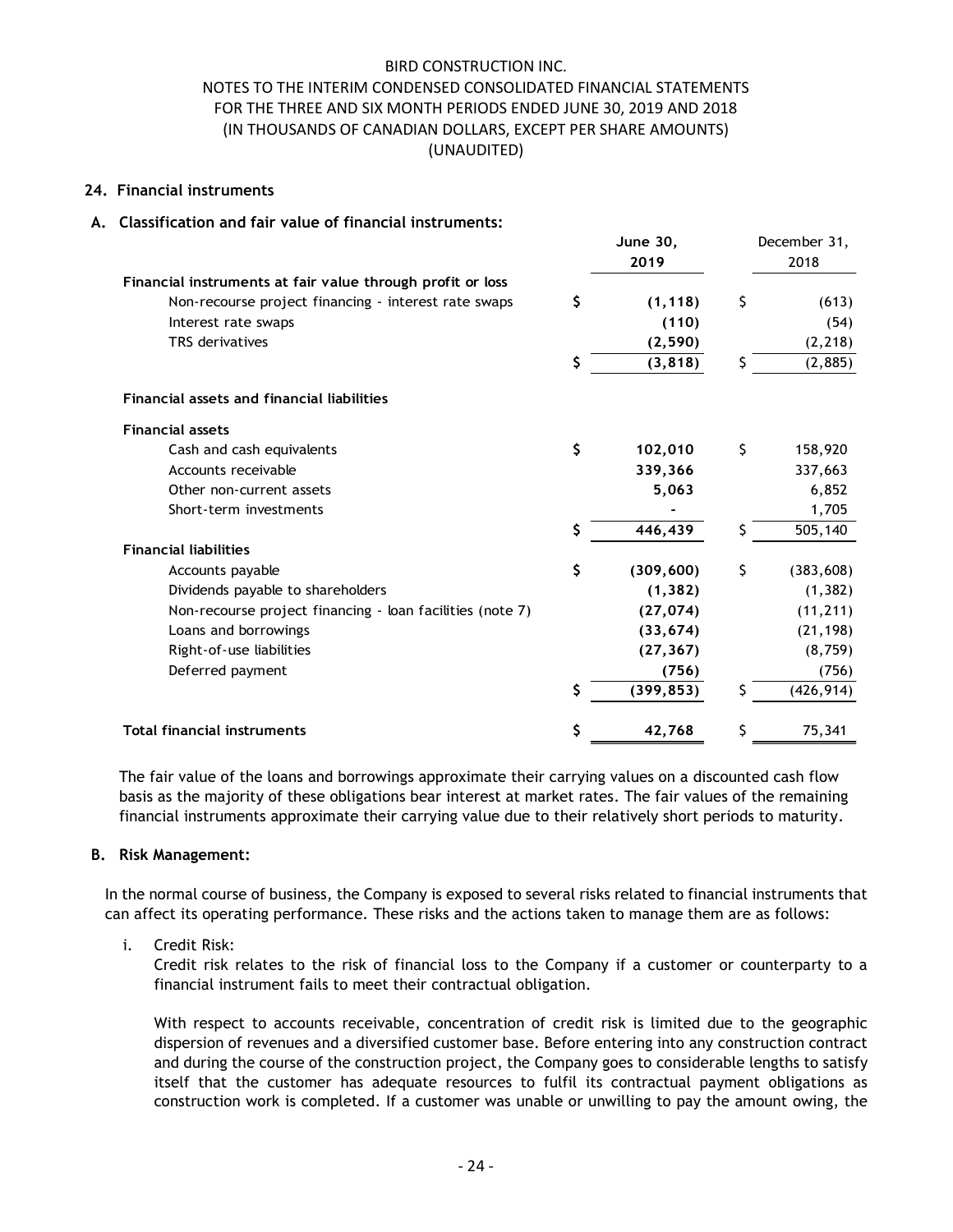| FOR THE THREE AND SIX MONTH PERIODS ENDED JUNE 30, 2019 AND 2018                                                                                                                                                                                                                                                                                                                                                                                                                                                                                                                                   |             |    |                  |                 |              |  |
|----------------------------------------------------------------------------------------------------------------------------------------------------------------------------------------------------------------------------------------------------------------------------------------------------------------------------------------------------------------------------------------------------------------------------------------------------------------------------------------------------------------------------------------------------------------------------------------------------|-------------|----|------------------|-----------------|--------------|--|
| (IN THOUSANDS OF CANADIAN DOLLARS, EXCEPT PER SHARE AMOUNTS)                                                                                                                                                                                                                                                                                                                                                                                                                                                                                                                                       | (UNAUDITED) |    |                  |                 |              |  |
| Company will generally have a right to register a lien against the project that will normally provide<br>some security that the amount owed would be realized.                                                                                                                                                                                                                                                                                                                                                                                                                                     |             |    |                  |                 |              |  |
| Bankers' acceptances, short-term deposits and short-term investments are subject to minimal credit<br>risk as they are placed with only major Canadian financial institutions. As is reasonably practical, these<br>investments are placed with several different Canadian financial institutions, thereby reducing the<br>Company's exposure to a default by any one financial institution.<br>Accounts receivable outstanding for greater than 90 days and considered past due by the Company's<br>management represent 11.7% (December 31, 2018 - 13.0%) of the balance of progress billings on |             |    |                  |                 |              |  |
| construction contracts receivable at June 30, 2019. Management has recorded an allowance of \$1,265<br>(December 31, 2018 - \$1,271) against these past due receivables, net of amounts recoverable from<br>others.                                                                                                                                                                                                                                                                                                                                                                                |             |    |                  |                 |              |  |
|                                                                                                                                                                                                                                                                                                                                                                                                                                                                                                                                                                                                    |             |    | Amounts past due |                 |              |  |
|                                                                                                                                                                                                                                                                                                                                                                                                                                                                                                                                                                                                    | Up to 12    |    | Over 12          | <b>June 30,</b> | December 31, |  |
|                                                                                                                                                                                                                                                                                                                                                                                                                                                                                                                                                                                                    | months      |    | months           | 2019            | 2018         |  |
| Trade receivables                                                                                                                                                                                                                                                                                                                                                                                                                                                                                                                                                                                  | 13,305      |    | $15,312$ \$      | $28,617$ \$     | 28,847       |  |
| Impairment                                                                                                                                                                                                                                                                                                                                                                                                                                                                                                                                                                                         |             |    | (1, 265)         | (1, 265)        | (1, 271)     |  |
|                                                                                                                                                                                                                                                                                                                                                                                                                                                                                                                                                                                                    | 13,305      | -S | $14,047$ \$      | $27,352$ \$     | 27,576       |  |
| Total trade receivables                                                                                                                                                                                                                                                                                                                                                                                                                                                                                                                                                                            |             |    |                  |                 |              |  |

| others.                                                                                            |             |                  |                 | (December 31, 2018 - \$1,271) against these past due receivables, net of amounts recoverable from |                |
|----------------------------------------------------------------------------------------------------|-------------|------------------|-----------------|---------------------------------------------------------------------------------------------------|----------------|
|                                                                                                    |             | Amounts past due |                 |                                                                                                   |                |
|                                                                                                    | Up to 12    | Over 12          |                 | <b>June 30,</b>                                                                                   | December 31,   |
|                                                                                                    | months      | months           |                 | 2019                                                                                              | 2018           |
| Trade receivables                                                                                  | $13,305$ \$ | $15,312$ \$      |                 | $28,617$ \$                                                                                       | 28,847         |
| Impairment                                                                                         |             | (1, 265)         |                 | (1, 265)                                                                                          | (1, 271)       |
| Total trade receivables                                                                            | $13,305$ \$ | $14,047$ \$      |                 | $27,352$ \$                                                                                       | 27,576         |
| The movement in the allowance for impairment in respect of loans and receivables during the period |             |                  |                 |                                                                                                   |                |
| was as follows:                                                                                    |             |                  | <b>June 30,</b> |                                                                                                   | December 31,   |
|                                                                                                    |             |                  | 2019            |                                                                                                   | 2018           |
| Balance, beginning of period                                                                       |             |                  | 1,271           |                                                                                                   | 1,672          |
| Impairment loss recognized                                                                         |             |                  |                 |                                                                                                   | 140            |
| Amounts written off                                                                                |             |                  |                 |                                                                                                   | (396)          |
| Impairment loss reversed                                                                           |             |                  |                 | (6)<br>1,265                                                                                      | (145)<br>1,271 |

#### ii. Liquidity risk:

The Company has working capital of \$57,663 which is available to support surety requirements related to construction projects. As a component of working capital, the Company maintains significant balances of cash and cash equivalents and investments in liquid securities. These investments, less \$843 hypothecated to support outstanding letters of credit and \$7,395 held in blocked accounts, are available to meet the financial obligations of the Company as they come due.

The Company has a committed line of credit of \$85,000 available to finance operations and issue letters of credit. As at June 30, 2019, the Company has drawn \$15,000 on the facility and has \$24,476 letters of credit outstanding on the facility. The Company has a committed revolving term loan facility totalling \$35,000 for the purpose of financing acquisitions and for working capital advances in support of major projects. The facility matures on December 31, 2020. As of June 30, 2019, the Company has drawn \$nil on the facility. Also, the Company and its subsidiaries have \$45,000 in equipment facilities, of which \$14,715 is outstanding at June 30, 2019. Subsidiaries of the Company have established operating lease lines of credit for \$32,500 with the financing arms of major heavy equipment suppliers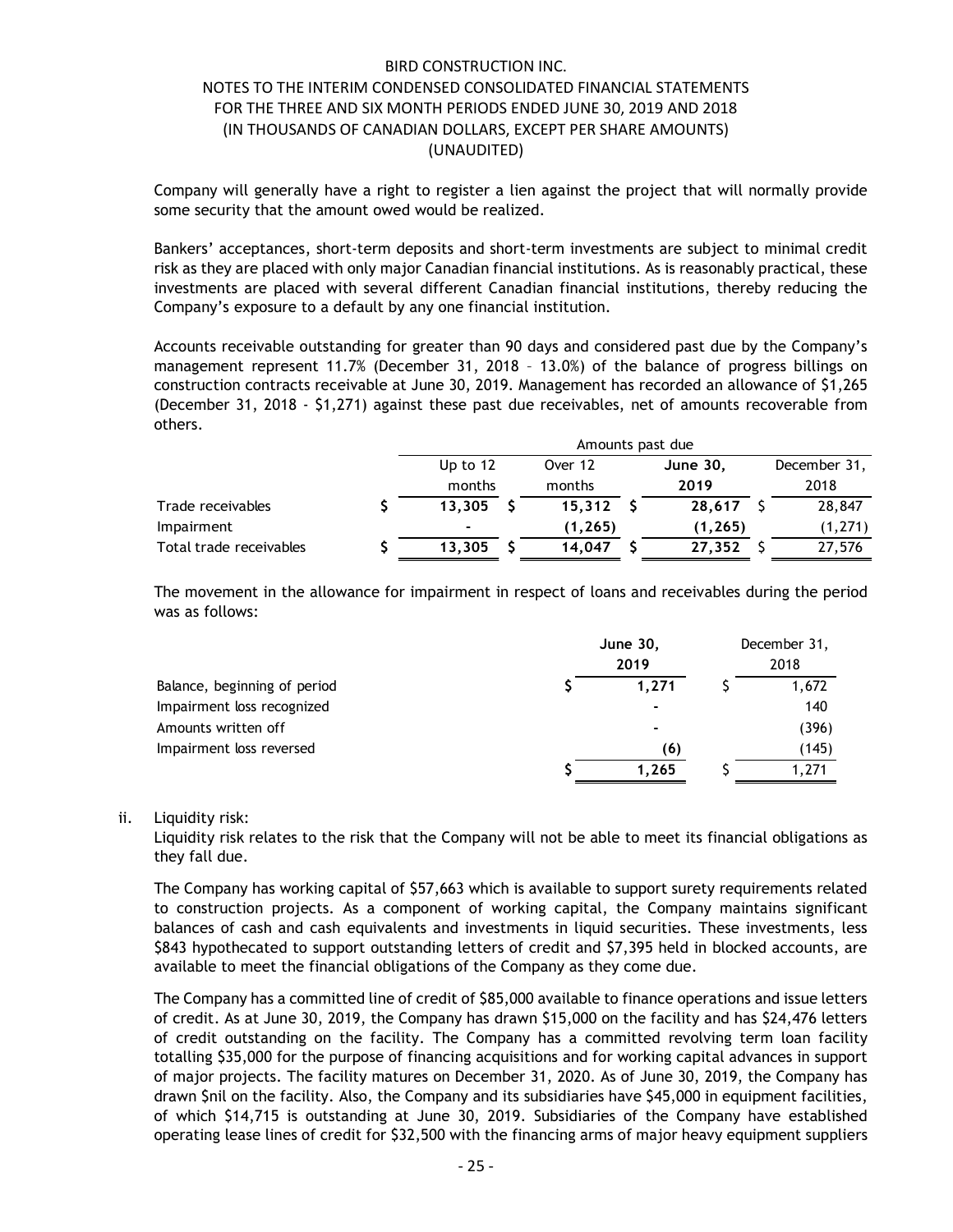to finance operating equipment leases. At June 30, 2019, the subsidiaries have used \$6,295 under these facilities. In addition, the Company has lines of credit totalling \$80,000 available for issuing letters of credit for which \$9,156 was drawn at June 30, 2019. Additional draws on this line require hypothecation of additional securities or cash deposits. Cash collateralization may not be required for certain letters of credit with an export component as the Company has entered into an agreement with EDC to provide performance security guarantees for letters of credit issued that meet their criteria. The Company believes it has access to sufficient funding through the use of these facilities to meet foreseeable operating requirements.

Principal repayments due on the loans and borrowings and non-recourse project financing are disclosed in notes 13 and 7, respectively. As disclosed in notes 15 and 16, payments required pursuant to the Company's MTIP granted in 2016, 2017 and 2018 are due on the vesting dates of November 2019, November 2020 and November 2021, respectively, or upon retirement, if earlier. Payments pursuant to the Company's EIP granted in 2017, 2018 and 2019 are due by December 2020, December 2021 and December 2022 respectively. Payments pursuant to the Company's DSU Plan are cash settled when the eligible Director ceases to hold any position within the Company. ereformance security guarantees for letters of credit issued that meet their criteria. The Company<br>peleives it has access to sufficient funding through the use of these facilities to met foreseable<br>perating requirements.<br> pperating requirements.<br>
Principal repayments due on the loans and borrowings and non-recourse project financing are disclosed<br>
In notes 13 and 7, respectively. As disclosed in notes 15 and 16, payments required pursuant Principal repayments due on the loans and borrowings and non-recourse project financing are disclosed<br>
In notes 13 and 7, respectively. As disclosed in notes 15 and 16, payments required pursuant to the<br>
Inompany's MTP gr

#### iii. Market risk:

Market risk is the risk that changes in market prices, such as interest rates and equity prices, will affect the Company's income or the value of its holdings in liquid securities.

At June 30, 2019, the interest rate profile of the Company's long-term debt and non-recourse project financing was as follows:

|                                                         | <b>June 30,</b> |        |
|---------------------------------------------------------|-----------------|--------|
|                                                         |                 | 2019   |
| Fixed-rate facilities                                   |                 | 18,674 |
| Variable-rate facilities                                |                 | 15,000 |
| Non-recourse project financing facilities               |                 | 27,935 |
| Total long-term debt and non-recourse project financing |                 | 61,609 |

Interest rate risk is the risk that the fair value of future cash flows of a financial instrument will fluctuate because of changes in market interest rates. The Company is exposed to interest rate risk to the extent that its credit facilities and TRS derivatives are based on variable rates of interest. The Company has the option to convert all variable-rate term facilities to fixed-rate term facilities. Interest rate risk on the non-recourse project financing is managed with the objective of reducing the cash flow interest rate risk through the use of interest rate swaps.

As at June 30, 2019, a one percent change in the interest rate applied to the Company's variable rate long-term debt will change annual income before income taxes by approximately \$150.

The Company has certain share-based compensation plans, whereby the values are based on the common share price of the Company. The Company has fixed a portion of the settlement costs of these plans by entering into various TRS derivatives maturing between 2019 and 2022. The TRS derivatives are not designated as a hedge. The change in the value of the TRS derivatives is recorded each quarter based on the difference between the fixed price and the market price of the Company's common shares at the end of each quarter.

As at June 30, 2019, a 10 percent change in the share price applied to the Company's TRS derivatives will change income before income taxes by approximately \$755.